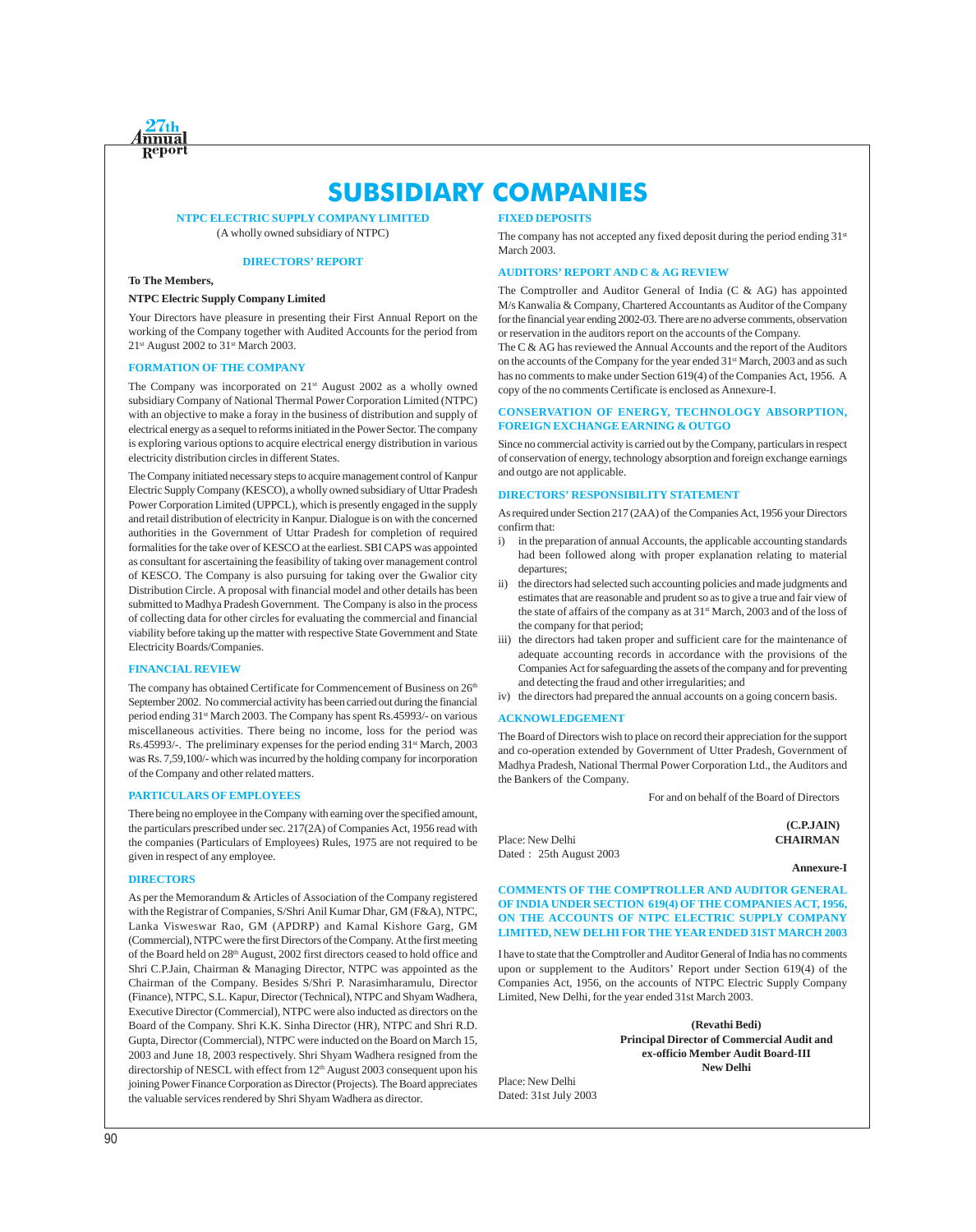## **NTPC ELECTRIC SUPPLY COMPANY LIMITED**

|                                             | <b>BALANCE SHEET AS AT 31ST MARCH, 2003</b>                                                            |                                           |        |                                 |
|---------------------------------------------|--------------------------------------------------------------------------------------------------------|-------------------------------------------|--------|---------------------------------|
|                                             |                                                                                                        | Schedule<br><b>Number</b>                 |        | (Rupees)<br>As at<br>31.03.2003 |
| 1<br><b>SOURCES OF FUNDS</b>                |                                                                                                        |                                           |        |                                 |
| <b>SHAREHOLDERS' FUNDS</b>                  |                                                                                                        |                                           |        |                                 |
| Capital                                     |                                                                                                        | 1                                         |        | 809,100                         |
|                                             |                                                                                                        |                                           |        | 809,100                         |
| <b>APPLICATION OF FUNDS</b><br>п            |                                                                                                        |                                           |        |                                 |
|                                             | CURRENT ASSETS, LOANS & ADVANCES                                                                       |                                           |        |                                 |
| <b>CURRENT ASSETS</b>                       |                                                                                                        |                                           |        |                                 |
| Cash & Bank balances                        |                                                                                                        | $\overline{2}$                            | 32,111 |                                 |
|                                             | LESS: CURRENT LIABILITIES & PROVISIONS                                                                 |                                           |        |                                 |
| <b>Current Liabilities</b>                  |                                                                                                        | 3                                         | 41,284 |                                 |
| Net current Assets                          |                                                                                                        |                                           |        | (9,173)                         |
| Deferred Tax Asset                          |                                                                                                        | 4                                         |        | 16,500                          |
|                                             | MISCELLANEOUS EXPENDITURE<br>(to the extent not written off or adjusted)                               |                                           |        | 772,280                         |
| Profit & Loss Account                       |                                                                                                        |                                           |        | 29,493                          |
|                                             |                                                                                                        |                                           |        | 809,100                         |
|                                             | Accounting Policies & Notes on Accounts<br>(Schedules 1 to 5 form an integral part of Annual Accounts) | 5                                         |        |                                 |
| (B.K.Kanwalia)<br>Partner                   | (Rachna Ahuja)<br>Company Secretary                                                                    | (P.Narasimharamulu)<br>Director           |        | (C.P.Jain)<br>Chairman          |
| Place : New Delhi<br>Date: 18th June 2003   |                                                                                                        |                                           |        |                                 |
|                                             | NTPC ELECTRIC SUPPLY COMPANY LIMITED<br>PROFIT & LOSS ACCOUNT FOR THE YEAR ENDED 31ST MARCH 2003       |                                           |        | (Rupees)                        |
|                                             |                                                                                                        |                                           |        | For the year<br>ended 31st      |
|                                             |                                                                                                        |                                           |        | March 2003                      |
| <b>INCOME</b>                               |                                                                                                        |                                           |        | NIL                             |
| <b>EXPENDITURE</b><br>Employee cost         |                                                                                                        |                                           |        | 30,484                          |
| <b>Bank Charges</b>                         |                                                                                                        |                                           |        | 100                             |
| Printing & Stationery expenses              |                                                                                                        |                                           |        | 2,109                           |
| Misc. Expenses<br>Audit fees                |                                                                                                        |                                           |        | 2,500<br>10,800                 |
| Total                                       |                                                                                                        |                                           |        | 45,993                          |
| Less: Deferred Tax                          |                                                                                                        |                                           |        | 16,500                          |
| Profit/(Loss) carried over to Balance Sheet |                                                                                                        |                                           |        | (29, 493)                       |
| In terms of our report of even date         |                                                                                                        | For & on behalf of the Board of Directors |        |                                 |
| For Kanwalia & Co.<br>Chartered Accountants |                                                                                                        |                                           |        |                                 |

**(B.K.Kanwalia) (Rachna Ahuja) (P.Narasimharamulu) (C.P.Jain)** (Rachna Ahuja)<br>Company Secretary Place : New Delhi Date : 18th June 2003

#### **NTPC ELECTRIC SUPPLY COMPANY LIMITED SCHEDULES FORMING PART OF BALANCE SHEET**

|                                                  |        | (Rupees)    |  |
|--------------------------------------------------|--------|-------------|--|
|                                                  |        | As at       |  |
|                                                  |        | 31.03.2003  |  |
| Schedule - 1                                     |        |             |  |
| <b>Capital</b>                                   |        |             |  |
| Authorised                                       |        |             |  |
| 1,00,00,000 Equity Shares of Rs.10/- each        |        | 100,000,000 |  |
| Issued, Subscribed & Paid-up                     |        |             |  |
| 50,000 equity Shares of Rs.10/- each.            |        | 500,000     |  |
| (50,000 equity Shares of Rs.10/- each are        |        |             |  |
| held by the holding company, National            |        |             |  |
| Thermal Power Corporation Ltd. and its nominees) |        |             |  |
| <b>Share Capital Deposit</b>                     |        | 309,100     |  |
| (By NTPC Ltd.)                                   |        |             |  |
|                                                  |        | 809,100     |  |
| Schedule - 2                                     |        |             |  |
| <b>Current Assets, Loans &amp; advances</b>      |        |             |  |
| <b>Cash &amp; Bank Balances</b>                  |        |             |  |
| Cash on hand                                     | 3,501  |             |  |
| Balance with Scheduled Bank - Current Account    | 28,610 | 32,111      |  |
|                                                  |        |             |  |
|                                                  |        | 32,111      |  |
| Schedule - 3                                     |        |             |  |
| <b>Current Liabilities &amp; Provisions</b>      |        |             |  |
| <b>Current Liabilities</b>                       |        |             |  |
| Audit fees payable                               | 10.800 |             |  |
| Due to NTPC Ltd.                                 | 30,484 | 41,284      |  |
|                                                  |        |             |  |
|                                                  |        | 41,284      |  |
| Schedule - 4                                     |        |             |  |
| <b>Miscellaneous Expenditure</b>                 |        |             |  |
| (To the extent not written off or adjusted)      |        |             |  |
| <b>Preliminary Expenses</b>                      |        | 772,280     |  |

**Schedule - 5 A) Significant Accounting Policies** Preliminary expenses have been carried forward as the company is yet to commence commercial activities.

**B) Notes on Accounts**

i) The Company was incorporated on  $21<sup>st</sup>$  August 2002. Hence, the Balance Sheet and the Profit & loss Account for the first accounting period under report are from  $21<sup>st</sup>$  August 2002 to 31st March 2003.

772,280

- 
- ii) Being the first Balance Sheet of the Company, previous year figures are not indicated.<br>
iii) As the Company has not started its commercial activities, there is no income for the period under
- report.<br>
A sum of Rs.3,09,100/- paid by NTPC Ltd. towards preliminary expenses has been shown as<br>
the capital deposit pending allotment of shares to NTPC Ltd.<br>
The deferred tax asset of Rs. 16,500/- is on account of carrie
- 

In terms of our report of even date

| in terms of our report of even alle<br>For Kanwalia & Co. | For & on behalf of the Board of Directors |
|-----------------------------------------------------------|-------------------------------------------|
| Chartered Accountants                                     |                                           |

| (B.K.Kanwalia) | (Rachna Ahuia)    | (P.Narasimharamulu) | (C.P.Jain) |
|----------------|-------------------|---------------------|------------|
| Partner        | Company Secretary | Director            | Chairman   |

Place : New Delhi Date: 18th June 2003

## **BALANCE SHEET ABSTRACT AND COMPANY'S GENERAL BUSINESS PROFILE:**

| Registration No. U<br>0 2 G <br>6 3 5<br>8<br>$\mathbf{D}$<br>$\overline{2}$<br>State Code:<br>$L^1$<br>$\overline{0}$<br>6<br>4 <sup>1</sup><br>$\overline{0}$<br>$\circ$<br>$\Omega$<br>1 |  |
|---------------------------------------------------------------------------------------------------------------------------------------------------------------------------------------------|--|
|                                                                                                                                                                                             |  |
| $5 \mid 5$<br>Month<br>Year<br>Date<br>0 <sup>1</sup>                                                                                                                                       |  |
| 0 3 <br><b>Balance Sheet Date</b><br>3 1 <br>2 0 0 3                                                                                                                                        |  |
| 2. Capital Raised during the year                                                                                                                                                           |  |
| (Amounts in Rs. Thousand)                                                                                                                                                                   |  |
| Public Issue<br>Right issue<br>$N1$ II<br>N                                                                                                                                                 |  |
| Private Placement*<br><b>Bonus</b> Issue                                                                                                                                                    |  |
| N I L<br>8   0   9                                                                                                                                                                          |  |
| 3. Position of Mobilisation and Deployment of Funds (Amount in Rs. Thousands)                                                                                                               |  |
| <b>Total Liabilities</b><br><b>Total Assets</b>                                                                                                                                             |  |
| 80 9<br> 0 9<br>8                                                                                                                                                                           |  |
| Source of Funds                                                                                                                                                                             |  |
| Paid up Capital*<br>Reserve & Surplus                                                                                                                                                       |  |
| 81019<br>L<br>$\mathbf{I}$<br>N                                                                                                                                                             |  |
| <b>Secured Loans</b><br><b>Unsecured Loans</b>                                                                                                                                              |  |
| $N1$   L<br>$N$ I L                                                                                                                                                                         |  |
|                                                                                                                                                                                             |  |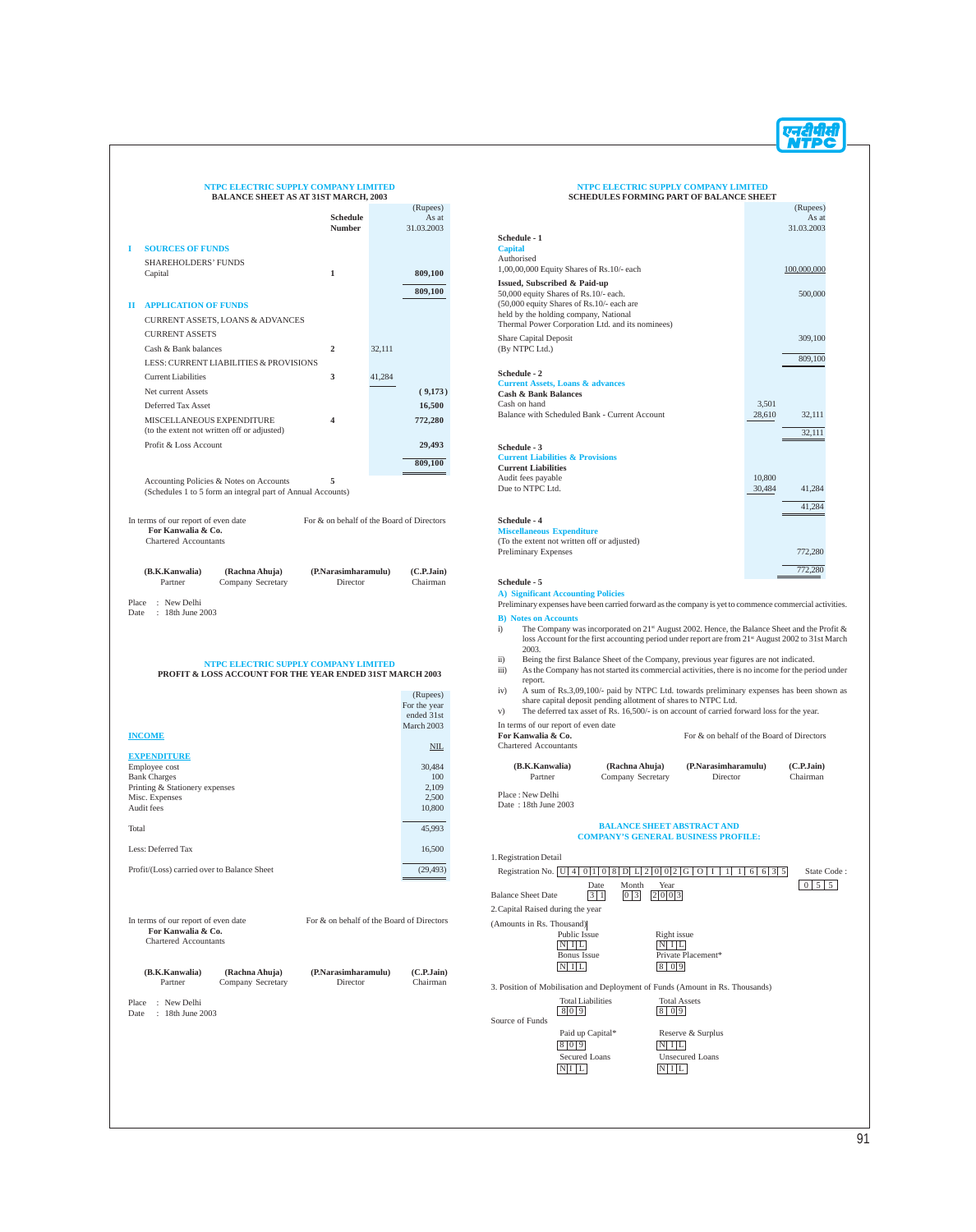

#### **AUDITORS' REPORT**

The Members, M/s. NTPC Electric Supply Company Ltd. New Delhi.

We have audited the attached Balance Sheet of **M/s. NTPC Electric Supply Company Ltd.** (wholly owned subsidiary of NTPC) as at 31<sup>st</sup> March 2003 and also the Profit and Loss Account of the Company for the year ended on that date, annexed thereto. These Financial Statements are the responsibility of the company's management. Our responsibility is to express an opinion on these financial statements based on our audit.

We conducted our audit in accordance with auditing standards generally accepted in India. Those standards require that we plan and perform the audit to obtain reasonable assurance about whether the financial statements are free from material misstatement. An audit includes examining, on a test basis, evidence supporting the amounts and disclosures in the financial statements. An Audit also includes assessing the accounting principles used and significant estimates made by the management, as well as evaluating the overall financial statement presentation. We believe that our audit provides a reasonable basis for our opinion.

As required by the Manufacturing and other Companies (Auditor's Report) order 1988 issued by the Company Law Board in terms of Section 227 (4A) of the Companies Act, 1956, we annex hereto a statement on the matter specified in paragraphs 4 and 5 of the said order.

Further to our comments in the Annexure referred to in paragraph above, we report that:

- i) We have obtained all the information and explanations, which to the best of our knowledge and belief were necessary for the purpose of our audit;
- ii) In our opinion proper books of accounts as required by law have been kept by the company so far as appears from our examination of those books;
- iii) The Balance Sheet and Profit and Loss Account dealt with by this report are in agreement with the books of accounts;
- iv) In our opinion, the Balance sheet and Profit and Loss account dealt with by this report comply with the accounting standards referred to in subsection (3C) of section 211 of the Companies Act, 1956;
- v) On the basis of written representations received from the directors and taken on record by the Board of Directors in the meeting held on 18<sup>th</sup> June 2003, we report that none of the directors is disqualified as on  $31<sup>st</sup>$  March 2003 from being appointed as directors in terms of clause (g) of subsection (1) of section 274 of the Companies Act, 1956;
- vi) In our opinion and to the best of our information and according to the explanations given to us, the said accounts, read together with Accounting Policies and Notes thereon give the information required by the Companies Act, 1956 in the manner so required and give a true and fair view in conformity with the accounting principles generally accepted in India:
- i. In the case of Balance Sheet of the state of Affairs of the Company as at 31st March 2003. AND
- ii. In the case of the Profit and Loss Account of the Loss for the year ended on that date.

#### For **KANWALIA & COMPANY** Chartered Accountants

**B.K. KANWALIA (Partner)**

Place : New Delhi Dated : 18th June 2003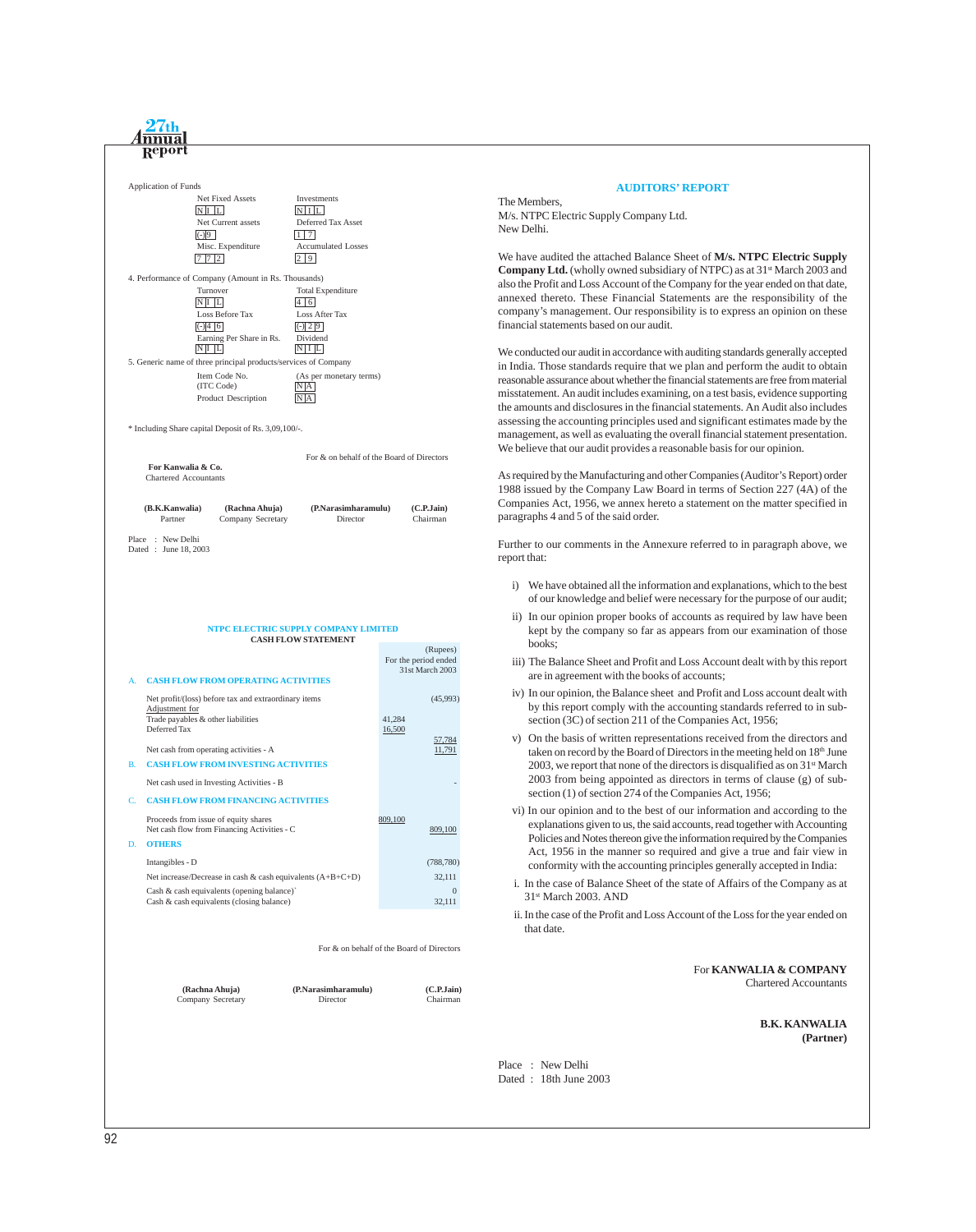

#### **ANNEXURE TO THE AUDITORS' REPORT**

- 1. There is no Fixed Assets.
- 2. Not Applicable.
- 3. There is no stock.
- 4. Not Applicable.
- 5. Not Applicable.
- 6. Not Applicable.
- 7. No loans have been taken from companies, firms or other parties listed in the registers maintained under section 301 and from the companies under the same management.
- 8. No loans have been granted to companies, firms or other parties listed in the registers maintained under Section 301 and to the companies under the same management.
- 9. Not Applicable.
- 10. Not Applicable.
- 11. Not Applicable.
- 12. Not Applicable.
- 13. The company has not accepted any deposits from the public.
- 14. Not Applicable.
- 15. Not Applicable.
- 16. Not Applicable.
- 17. Not Applicable.
- 18. Not Applicable.
- 19. According to information and explanations given to us, no personal expenses of employees or directors have been charged to revenue account.
- 20. The company is not a sick industrial company within the meaning of Clause (o) of Sub-section (1) of Section 3 of the Sick Industrial Companies (Special Provisions) Act, 1985.

For **KANWALIA & COMPANY** Chartered Accountants

#### **B.K. KANWALIA (Partner)**

Place : New Delhi Dated : 18th June 2003

#### **NTPC VIDYUT VYAPAR NIGAM LTD. (A wholly owned subsidiary of NTPC) DIRECTORS' REPORT**

**To the Members, NTPC Vidyut Vyapar Nigam Ltd.**

Your Directors have pleasure in presenting their First Annual Report on the working of the Company together with Audited Accounts for the period from 1st Nov. 2002 to 31<sup>st</sup> March 2003.

#### **FORMATION OF THE COMPANY**

Reform process in power sector envisages trading of power as an important tool for efficiency improvement in the sector.

The Electricity Act, 2003 recognises trading in power as a distinct business activity. Progressive strengthening of the regional and inter-regional transmission grids has opened the possibility of utilizing localized short and medium term surpluses in other parts of the respective regions and also in other regions. Implementation of availability-based tariff in various regions of the country has provided the framework for trading of surplus power both through scheduled and unscheduled transactions. Also, in the event of regulation, generators are allowed to sell the regulated power to other paying customers, which provides ample opportunities in power trading.

National Thermal Power Corporation Limited (NTPC) formed this Company as its wholly-owned subsidiary to seize the vast potential of power trading in the country. NTPC, with stations across the country, is the largest power generator nationally. Trading of power by its subsidiary shall pave the way for optimisation of its capacity utilization thereby reducing the overall cost of power-a beginning of an era of power on demand at affordable cost. In this direction, the Company visualizes to evolve itself as a facilitator for developing a flexible power market. The Board has set the following Vision and Mission for itself:

#### **VISION**

To be a catalyst in development of wholesale power market in India enabling trading of surplus power.

#### **MISSION:**

- *Provide good value to potential sellers and develop commercial arrangements for their surplus power.*
- *Provide viable alternatives to buyers for meeting their demands.*
- *Enable NTPC to maintain optimal generation level through mutually beneficial trading transactions.*
- *Plan and establish a Power Exchange at National Level using state-of-theart technology.*

#### **BUSINESS ACTIVITIES**

The Company was incorporated on 1<sup>st</sup> November 2002 and received the Certificate for Commencement of Business Activities from the Registrar of Companies on 26<sup>th</sup> Nov 2002. Thereafter, necessary intimation in this regard was sent to the Central Electricity Regulatory Commission (CERC) on 7<sup>th</sup> January 2003.

The Company commenced its trading operation with the supply of surplus power from Eastern Region station of NTPC to Meghalaya Electricity Board and Assam State Electricity Board. During the period under review the Company sold 12.566 million units (40 MW) of electricity to the Meghalaya and 8.533 million units (50 MW) of electricity to Assam. Thus, during the first few months of commencing trading operations, the Company was able to sell 21.099 million units of electricity. The Company is also in business negotiations with Tamil Nadu Electricity Board to act as facilitator for selling of 180 MW of surplus power from Eastern Region stations of NTPC pooled with 180 MW of power from NTPC- Kayamkulum. The Company is also looking forward to trade power in the following areas:

- a. Surplus allocation of different SEBs from NTPC stations.
- b. Unscheduled and unrequisitioned power of NTPC stations on 'as and when available basis'.
- c. Regulated power arising out of regulation by NTPC to various beneficiaries who default in payment.

The Company has also started business discussions with the State Electricity Boards of Chattisgarh, Jharkhand, Madhya Pradesh, Maharastra, Punjab, West Bengal, Govt. of Sikkim, Delhi Transco, Govt. of Orissa and Haryana Vidyut Power Nigam for purchase and sale of power.

#### **SYSTEMS DEVELOPMENT**

The company is working on preparation of Standard Power Purchase Agreement and Memorandum of Understanding. Other initiatives include development of systems and procedures including scheme of empowerment, organisation structure, financial accounting systems and procedures, website development, trading initiative through both domestic and international consultants.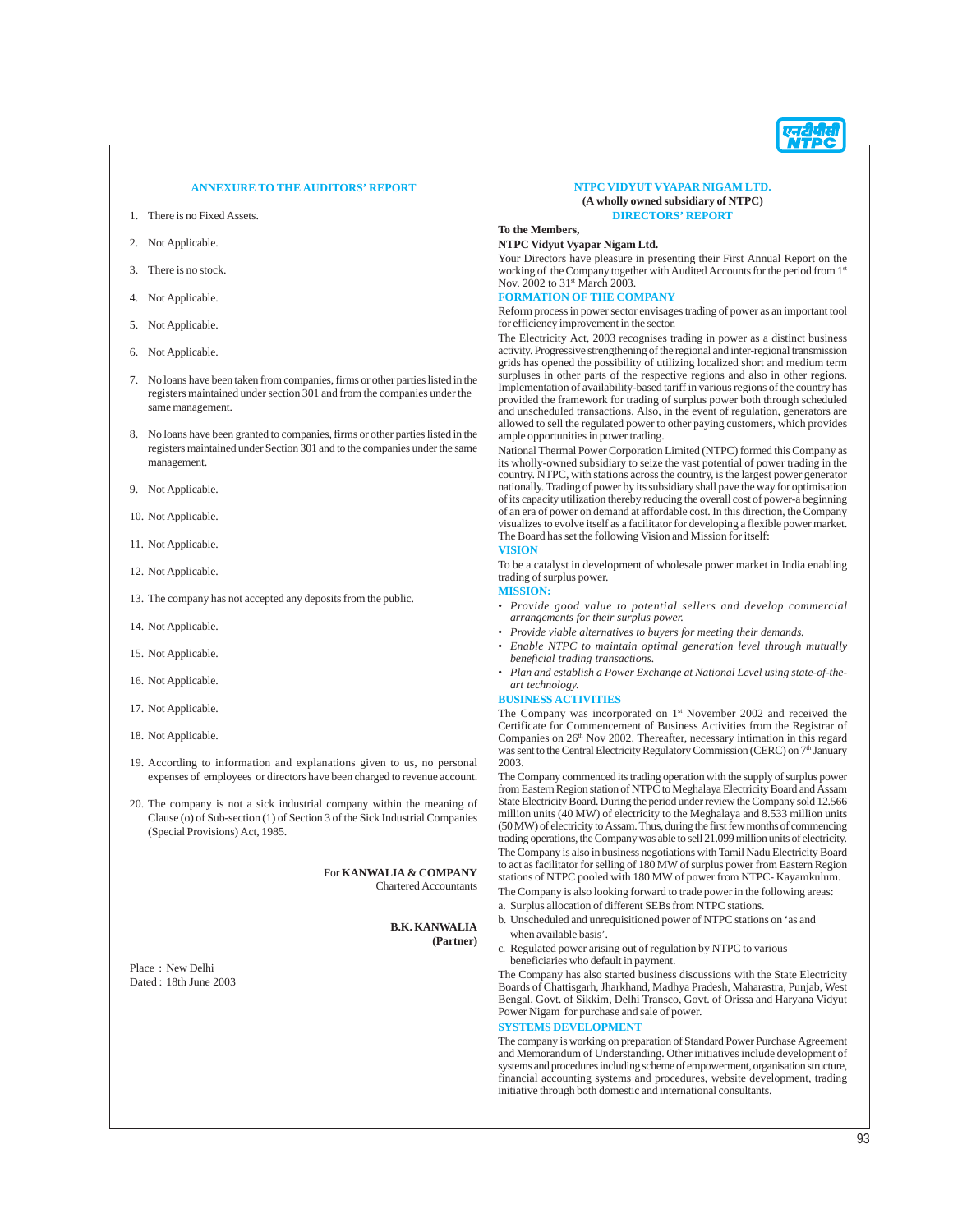

#### **POWER EXCHANGE AT NATIONAL LEVEL**

To facilitate on-line trading of surplus power to its members at market driven competitive price a concept paper is being developed and consultants with both domestic and international expertise are being approached.

#### **CONTROL ROOM & REGIONAL CONTROL CENTRES**

Your Company established its Control Room at Scope Complex and the same is being connected to get real time data from Regional Control Centre, stations of NTPC and Regional Load Despatch Centres. At present data is being received through internet.

#### **FINANCIAL PERFORMANCE**

During the financial year 2002-2003, the company has sold power for an amount of Rs. 3,94,10,489/-. The loss during the year after considering the cost of electricity, preliminary expenses written off during the year and provision of Deferred Tax Asset was Rs. 1,31,785/-.

#### **PARTICULARS OF EMPLOYEES**

During the period under review the Company had no employees of the category which falls under section 271(2A) of the Companies Act, 1956 read with the Companies (Particulars) of Employees Rules, 1975. Hence, no information in this regard is required to be appended to this report.

#### **DIRECTORS**

S/Shri C. P. Jain, Chairman & Managing Director, NTPC, B. N. Ojha, Director (Operations), NTPC, P. Narasimharamulu, Director (Finance), NTPC and Shyam Wadhera, Executive Director (Comml.), NTPC are the first Directors of the Company. Shri C. P. Jain was appointed as the Chairman of the Board. Shri K. K. Sinha, Director (HR), NTPC was inducted on the Board on March 15, 2003 and Shri R. D. Gupta was appointed as Director on 18<sup>th</sup> June, 2003.

#### **AUDITORS REPORT & C & A G REVIEW**

The Comptroller and Auditor General of India (C&AG) has appointed M/s Tiwari & Associates, Chartered Accountants as Auditor of the Company for the financial year ending 2002-03. There are no adverse comment, observation or reservation in the auditors report on the accounts of the Company.

The C&AG has decided not to review the report of the Auditors on the accounts of the Company for the year ended 31st March, 2003 and as such he has no comments to make under Section 619(4) of the Companies Act, 1956. A copy of the Non Review Certificate is enclosed as Annexure-I.

#### **FIXED DEPOSITS**

The company has not accepted any fixed deposit during the period ending  $31<sup>st</sup>$ March 2003.

#### **CONSERVATION OF ENERGY, TECHNOLOGY ABSORPTION, FOREIGN EXCHANGE EARNING & OUTGO**

Your Company does not own any manufacturing facility. Hence, particulars in respect of conservation of energy, technology absorption are not applicable. During the period under review the Company had no earning or outgo in foreign exchange. **DIRECTORS' RESPONSIBILITY STATEMENT**

As required under Section 217 (2AA) of the companies Act, 1956 your Directors confirm that:

- i) In the preparation of annual accounts, the applicable accounting standards had been followed along with proper explanation relating to material departures;
- ii) The Directors had selected such accounting policies and made judgments and estimates that are reasonable and prudent so as to give a true and fair view of the state of affairs of the company as at 31<sup>st</sup> March, 2003 and of the loss of the company for that period;
- iii)The Directors had taken proper and sufficient care for the maintenance of adequate accounting records in accordance with the provisions of the Companies Act for safeguarding the assets of the company and for preventing and detecting the fraud and other irregularities;
- iv) The Directors had prepared the annual accounts on going concern basis. **ACKNOWLEDGEMENT:**

The Board of Directors wish to place on record their appreciation for the support and co-operation extended by National Thermal Power Corporation Ltd., the Central Electricity Regulatory Commission, the valued customers of the Company, various State Electricity Boards, the Auditors and the Bankers of the Company.

For and on behalf of the Board of Directors

|  | Place : New Delhi       | (C. P. Jain)    |
|--|-------------------------|-----------------|
|  | Dated: 25th August 2003 | <b>CHAIRMAN</b> |

#### **Annexure-I**

**COMMENTS OF THE COMPTROLLER AND AUDITOR GENERAL OF INDIA UNDER SECTION 619(4) OF THE COMPANIES ACT, 1956, ON THE ACCOUNTS OF NTPC VIDYUT VYAPAR NIGAM LIMITED, NEW DELHI FOR THE YEAR ENDED 31st MARCH 20** 

The Comptroller and Auditor General of India has decided not to review the report of the Auditors on the accounts of NTPC Vidyut Vypar Nigam Limited, New Delhi, for the year ended 31st March 2003 and as such he has no comments to make under Section 619(4) of the Companies Act, 1956.

> **(Revathi Bedi) Principal Director of Commercial Audit and**

**ex-officio Member Audit Board-III New Delhi**

Place : New Delhi

Dated : July 28, 2003

#### **NTPC VIDYUT VYAPAR NIGAM LTD. BALANCE SHEET AS AT 31ST MARCH, 2003**

|                                                                                           |                                         |         | (Amount in Rs.)<br>As at 31.03.2003 |
|-------------------------------------------------------------------------------------------|-----------------------------------------|---------|-------------------------------------|
| <b>I. SOURCES OF FUNDS</b>                                                                | <b>SCHEDULE</b>                         |         |                                     |
| <b>SHAREHOLDERS' FUNDS</b>                                                                | 1                                       |         |                                     |
| Capital                                                                                   |                                         |         | 500000                              |
| <b>Share Application Deposit Account</b>                                                  |                                         |         | 323100                              |
| TOTAL.                                                                                    |                                         |         | 823100                              |
| <b>II. APPLICATION OF FUNDS</b>                                                           |                                         |         |                                     |
| CURRENT ASSETS, LOANS AND<br><b>ADVANCES CURRENT ASSETS</b>                               | $\overline{c}$                          |         |                                     |
| <b>Sundry Debtors</b>                                                                     |                                         | 8661618 |                                     |
| <b>Cash and Bank Balances</b>                                                             |                                         | 9220252 | 17881870                            |
| <b>LESS: CURRENT LIABILITIES</b><br>& PROVISIONS                                          | 3                                       |         |                                     |
| <b>Current Liabilities</b>                                                                |                                         |         | 17882763                            |
| Net Current Assets                                                                        |                                         |         | (893)                               |
| Deferred Tax Asset                                                                        |                                         |         | 73728                               |
| MISCELLANEOUS EXPENDITURE                                                                 |                                         |         |                                     |
| (To the extent not written off or adjusted)                                               | 4                                       |         | 618480                              |
| Profit & Loss Account                                                                     |                                         |         | 131785                              |
| TOTAL.                                                                                    |                                         |         | 823100                              |
| Significant Accounting Policies and<br>Notes forming part of Accounts                     | 6                                       |         |                                     |
| (Schedules 1 to 6 form integral part of<br><b>Annual Accounts)</b>                        |                                         |         |                                     |
| As per our Report of even date<br>For Tiwari & Associates<br><b>Chartered Accountants</b> | For and on behalf of Board of Directors |         |                                     |
| (P.V. Tiwari)<br>Partner                                                                  | (P.Narasimharamulu)<br>Director         |         | (C.P.Jain)<br>Chairman              |

Place : New Delh<br>Dated : 9th July 20 9th July 2003

## **NTPC VIDYUT VYAPAR NIGAM LTD. PROFIT & LOSS ACCOUNT FOR THE PERIOD ENDED 31st MARCH 2003**

|                                                                                           | <b>SCHEDULE</b>                         | (Rupees)<br>As at      |
|-------------------------------------------------------------------------------------------|-----------------------------------------|------------------------|
|                                                                                           |                                         | 31.03.2003             |
| <b>INCOME</b><br><b>Electricity Sales</b><br><b>Facilitation Charges</b>                  |                                         | 39410489<br>1054998    |
|                                                                                           |                                         | 40465487               |
| <b>EXPENDITURE</b>                                                                        |                                         |                        |
| <b>Electricity Purchase</b>                                                               |                                         | 39410489               |
| Rebate on sale of Power                                                                   | 5                                       | 975526<br>130365       |
| Other Expenses                                                                            |                                         |                        |
|                                                                                           |                                         | 40516380               |
| <b>Loss before Amortization</b><br><b>Amortization</b>                                    |                                         | 50893                  |
| <b>Preliminary Expenses</b>                                                               |                                         | 154620                 |
| <b>Loss after Amortization</b>                                                            |                                         | 205513                 |
| Less: Deferred Tax Asset                                                                  |                                         | 73728                  |
| <b>Loss Carried over to Balance Sheet</b>                                                 |                                         | 131785                 |
| <b>Significant Accounting Policies and Notes</b><br>forming part of Accounts              | 6                                       |                        |
| As per our Report of even date<br>For Tiwari & Associates<br><b>Chartered Accountants</b> | For and on behalf of Board of Directors |                        |
| (P.V. Tiwari)<br>Partner                                                                  | (P.Narasimharamulu)<br>Director         | (C.P.Jain)<br>Chairman |
|                                                                                           |                                         |                        |
| Place: New Delhi<br>Dated: 9th July 2003                                                  |                                         |                        |
|                                                                                           |                                         |                        |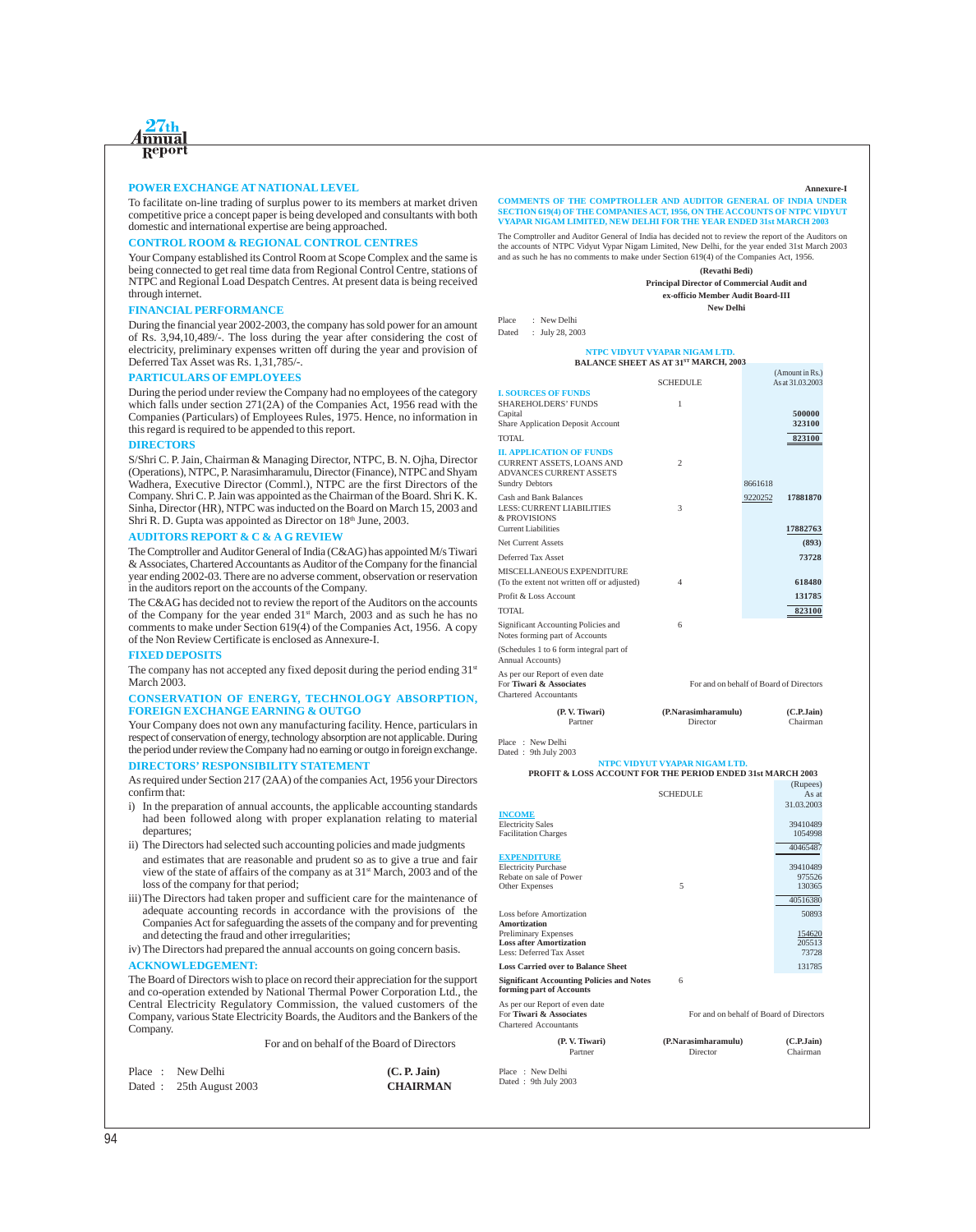| NTPC VIDYUT VYAPAR NIGAM LTD.<br><b>SCHEDULES - FORMING PART OF ACCOUNTS</b>                                                                                                                                                                                                                                                                                                                                              |                                          |                                                                                    |                                                                              | Deferred tax<br>Assets                                                                                                      | Deferred tax<br>Liabilities                    |
|---------------------------------------------------------------------------------------------------------------------------------------------------------------------------------------------------------------------------------------------------------------------------------------------------------------------------------------------------------------------------------------------------------------------------|------------------------------------------|------------------------------------------------------------------------------------|------------------------------------------------------------------------------|-----------------------------------------------------------------------------------------------------------------------------|------------------------------------------------|
|                                                                                                                                                                                                                                                                                                                                                                                                                           | (Amount in Rs.)<br>As at                 | <b>Carried Forward Losses</b><br>Net Deferred Tax Asset                            | Charged to Profit & Loss Account                                             | 73,728<br>73,728                                                                                                            | NIL<br><b>NIL</b>                              |
| Schedule - 1<br><b>SHARE CAPITAL</b>                                                                                                                                                                                                                                                                                                                                                                                      | 31 <sup>ST</sup> March 2003              |                                                                                    | 7) Quantitative information in respect of purchase and sale of power.        | For the period ended                                                                                                        |                                                |
| <b>Authorized</b><br>$1,00,00,000$ equity shares of Rs.10/- each<br>Issued, subscribed & Paid-up                                                                                                                                                                                                                                                                                                                          | 100000000<br>500000                      | Purchase                                                                           |                                                                              | 31-3-2003<br><b>Qty.</b> in KWHs<br>21099951                                                                                | Amt. (in $Rs.$ )<br>39410489                   |
| 50,000 equity shares of Rs.10/- each<br>$(50,000)$ equity shares of Rs. 10/- each are held by the holding<br>company, National Thermal Power Corporation Ltd., and its                                                                                                                                                                                                                                                    |                                          | Sale                                                                               | are subject to confirmation and reconciliation.                              | 21099951<br>8) The outstanding balances as at 31 <sup>st</sup> March, 2003 in respect of Sundry Debtors and Sundry Creditor | 39410489                                       |
| nominees)<br>Schedule - 2<br><b>CURRENT ASSETS, LOANS &amp; ADVANCES</b>                                                                                                                                                                                                                                                                                                                                                  |                                          |                                                                                    | ordinary course of the business.                                             | 9) In the opinion of the Board, Current Assets are approximately of the value stated, if realised in the                    |                                                |
| <b>Current Assets</b><br><b>Sundry Debtors</b><br>(Unsecured, considered good)                                                                                                                                                                                                                                                                                                                                            |                                          | As per our Report of even date<br>For Tiwari & Associates<br>Chartered Accountants |                                                                              |                                                                                                                             | For and on behalf of Board of Directors        |
| Due for less than six months<br><b>Cash &amp; Bank Balances</b>                                                                                                                                                                                                                                                                                                                                                           | 8661618                                  |                                                                                    | (P.V. Tiwari)<br>Partner                                                     | (P.Narasimharamulu)<br>Director                                                                                             | (C.P.Jain)<br>Chairman                         |
| Cash on hand<br>Balance with Scheduled Bank - on Current<br>Account                                                                                                                                                                                                                                                                                                                                                       | 1000<br>9219252<br>9220252               | Place : New Delhi<br>Dated : July 9, 2003                                          |                                                                              |                                                                                                                             |                                                |
|                                                                                                                                                                                                                                                                                                                                                                                                                           | 17881870                                 |                                                                                    |                                                                              | NTPC VIDYUT VYPAR NIGAM LIMITED<br><b>BALANCE SHEET ABSTRACT AND COMPANY'S GENERAL BUSSINESS PROFILE</b>                    |                                                |
| Schedule - 3<br><b>CURRENT LIABILITIES AND PROVISIONS</b><br><b>Current Liabilities</b>                                                                                                                                                                                                                                                                                                                                   |                                          | 1. Registration Det ail                                                            | Registration No.   U   4   0   1   0   8   D   L   2   0   0   2   G   O   I | 1                                                                                                                           | $1 \mid 7 \mid 5 \mid 8 \mid 4$<br>State Code: |
| <b>Sundry Creditors</b><br>NTPC Ltd.(Holding Company)<br>Other Liabilities                                                                                                                                                                                                                                                                                                                                                | 2438917<br>15429806<br>14040<br>17882763 | <b>Balance Sheet Date</b><br>2. Capital Raised during the year                     | Date<br>Month<br> 3 1 <br> 0 3                                               | Year<br> 2 0 0 3                                                                                                            | $0 \mid 5 \mid 5$                              |
|                                                                                                                                                                                                                                                                                                                                                                                                                           | 17882763                                 | (Amounts in Rs. Thousand)                                                          | Public Issue<br>$N$ $I$ $L$                                                  | Right issue<br>N <sub>1</sub> L                                                                                             |                                                |
| Schedule - 4<br><b>MISCELLANEOUS EXPENDITURE</b><br>(to the extent not written off or adjusted)                                                                                                                                                                                                                                                                                                                           |                                          |                                                                                    | Bonus Issue<br>$N$ I L                                                       | Private Placement*<br>500                                                                                                   |                                                |
| <b>Preliminary Expenses</b><br>Less: charged off to P&L Account                                                                                                                                                                                                                                                                                                                                                           | 773100<br>154620<br>618480               | Source of Funds                                                                    | <b>Total Liabilities</b><br>8 2 3                                            | 3. Position of Mobilisation and Deployment of Funds (Amount in Rs. Thousands)<br><b>Total Assets</b><br>$8 \mid 2 \mid 3$   |                                                |
| Schedule - 5                                                                                                                                                                                                                                                                                                                                                                                                              | 618480                                   |                                                                                    | Paid up Capital*<br>500                                                      | Reserve & Surplus<br>$N$ $I$ $L$                                                                                            |                                                |
| <b>OTHER EXPENSES</b><br>Consultant fee and charges                                                                                                                                                                                                                                                                                                                                                                       | 61142<br>48140                           |                                                                                    | Share Application Deposit<br>3 2 3<br>Secured Loans                          | <b>Unsecured Loans</b>                                                                                                      |                                                |
| <b>Bank Charges</b><br>Printing & Stationery<br>Rates & Taxes<br>Audit fees                                                                                                                                                                                                                                                                                                                                               | 5043<br>2000<br>10800                    | <b>Application of Funds</b>                                                        | N <sub>I</sub> L<br>Net Fixed Assets                                         | $N$ $I$ $L$<br>Investments                                                                                                  |                                                |
| Tax Audit fees                                                                                                                                                                                                                                                                                                                                                                                                            | 3240<br>130365<br>130365                 |                                                                                    | $N/I$ $L$<br>Net Current assets<br>$\left( -\right) 1$                       | $N$ $I$ $L$<br>Deferred Tax Asset<br>7 4                                                                                    |                                                |
| Schedule - 6<br>A) SIGNIFICANT ACCOUNTING POLICIES                                                                                                                                                                                                                                                                                                                                                                        |                                          |                                                                                    | Misc. Expenditure<br>6 1 8                                                   | <b>Accumulated Losses</b><br>$1 \overline{3} \overline{2}$                                                                  |                                                |
| 1. Basis of Preparation of Financial Statements<br>The Company maintains its accounts on accrual basis following the historical cost convention.<br>2.<br><b>Turnover</b>                                                                                                                                                                                                                                                 |                                          |                                                                                    | 4. Performance of Company (Amount in Rs. Thousands)<br>Turnover<br>40465     | <b>Total Expenditure</b><br> 4 06 7 1                                                                                       |                                                |
| Revenue from sale of power is accounted for based on rates agreed with the customers and as per<br>the latest revision of Regional Energy Accounting issued by EREB.<br><b>Pre-incorporation Expenses</b><br>3.<br>Expenditure relating to incorporation of the company is amortised over a period of five years.                                                                                                         |                                          |                                                                                    | Loss Before Tax<br>2 0 6<br>Earning Per Share in Rs.                         | Loss After Tax<br>$1 \mid 3 \mid 2$<br>Dividend                                                                             |                                                |
| <b>B) NOTES FORMING PART OF ACCOUNTS</b>                                                                                                                                                                                                                                                                                                                                                                                  |                                          |                                                                                    | $N/I$ L<br>5. Generic name of three principal products/services of Company   | $N$ I L                                                                                                                     |                                                |
| 1. The company was incorporated on 1 <sup>st</sup> November, 2002, hence the Profit and Loss Account for the<br>first accounting period under report is from 1 <sup>st</sup> November, 2002 to 31 <sup>st</sup> March, 2003.<br>2. Being the first balance sheet of the company previous year figures are not applicable.<br>3. A sum of Rs.323100/- paid by NTPC Ltd., Holding Company, towards preliminary expenses has |                                          |                                                                                    | Item Code No.<br>(ITC Code)<br>Product Description                           | (As per monetary terms)<br>N/A<br><b>TRADING OF POWER</b>                                                                   |                                                |
| been shown as Share Application Deposit Account pending allotment of shares to NTPC Ltd.<br>4. Claims against the company not acknowledged as Debts Rs. Nil.<br>5. There are no contingent liabilities.                                                                                                                                                                                                                   |                                          | As per our Report of even date<br>For Tiwari & Associates<br>Chartered Accountants |                                                                              |                                                                                                                             | For and on behalf of Board of Directors        |
| 6. In compliance of Accounting Standards $-22$ on "Accounting for taxes on Income" issued by the<br>Institute of Chartered Accountants of India which is mandatory with effect from 1 <sup>st</sup> April, 2002<br>provision for deferred tax asset for the year ended $31st$ March, 2003 has been made as under :                                                                                                        |                                          |                                                                                    | (P.V. Tiwari)<br>Partner                                                     | (P.Narasimharamulu)<br>Director                                                                                             | (C.P.Jain)<br>Chairman                         |

Place : New Delhi Dated : July 9, 2003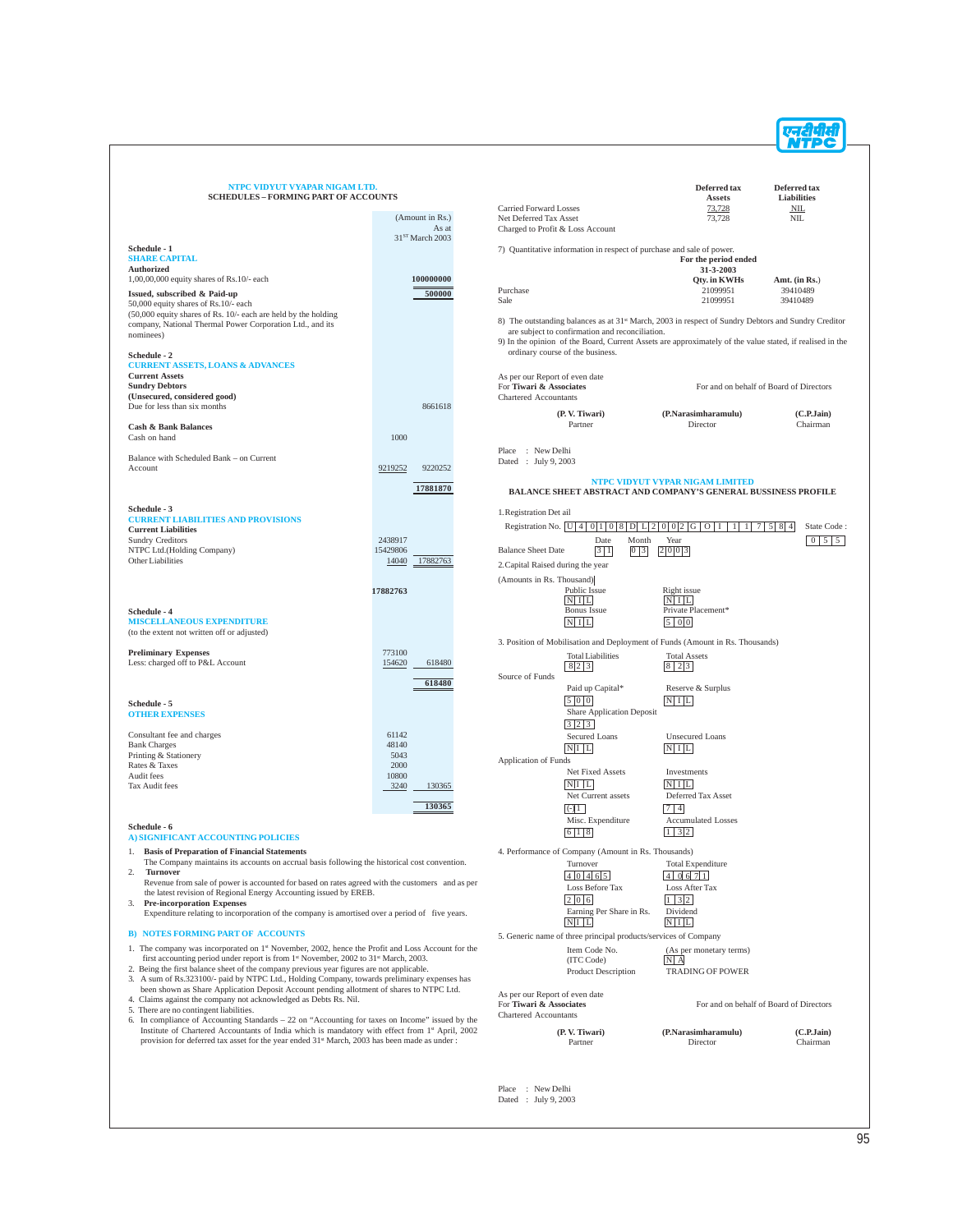

#### **AUDITORS' REPORT**

Auditor's Report to the Members of **NTPC Vidyut Vyapar Nigam Limited**

We have audited the attached Balance Sheet of **NTPC Vidyut Vyapar Nigam** Limited, as at  $31<sup>st</sup>$  March, 2003 and also the Profit and Loss Account for the period ended on that date annexed thereto. These financial statements are the responsibility of the Company's management.Our responsibility is to express an opinion on these financial statements based on our audit.

We conducted our audit in accordance with auditing standards generally accepted in India.Those Standards require that we plan and perform the audit to obtain reasonable assurance about whether the financial statements are free of material misstatement. An audit includes examining, on a test basis, evidence supporting the amounts and disclosures in the financial statements. An audit also includes assessing the accounting principles used and significant estimates made by management, as well as evaluating the overall financial statement presentation. We believe that our audit provides a reasonable basis for our opinion.

As required by the Manufacturing and Other Companies (Auditor's Report) Order, 1988 issued by the Central Government of India in terms of Section 227 (4A) of the Companies Act, 1956, we enclose in the Annexure a statement on the matters specified in paragraphs 4 & 5 of the said order.

Further to our comments in the Annexure referred to above, we report that:

- (i) We have obtained all the information and explanation, which to the best of our knowledge and belief were necessary for the purposes of our audit;
- (ii) In our opinion, proper books of account as required by law have been kept by the company so far as appears from our examination of those books.
- (iii) The Balance Sheet and Profit and Loss Account dealt with by this report are in agreement with the books of account.
- (iv) In our opinion, the Balance Sheet and Profit and Loss Account dealt with by this report comply with the accounting standards referred to in subsection(3C) of section 211 of the Companies Act, 1956;
- (v) On the basis of written representations received from the directors as on 31st March, 2003, and taken on record by the Board of Directors, we report that none of the directors is disqualified as on 31st March, 2003 from being appointed as a director in terms of clause (g) of sub-section(1) of Section 274 of the Companies Act, 1956;
- (vi) In our opinion and to the best of our information and according to the explanations given to us, the said accounts give the information required by the Companies Act, 1956, in the manner so required and give a true and fair view in conformity with the accounting principles generally accepted in India;
	- (a) in the case of the Balance Sheet, of the state of affairs of the Company as at 31st March, 2003; and
	- (b) in the case of the Profit and Loss Account, of the loss for the period ended on that date.

For **TIWARI & ASSOCIATES** CHARTERED ACCOUNTANTS

Place: New Delhi (P.V. TIWARI)<br>Dated: 9th July 2003 PARTNER Dated: 9th July 2003

#### **ANNEXURE TO THE AUDITORS' REPORT**

**Annexure referred to in Auditor's report of even date on the accounts of NTPC Vidyut Vyapar Nigam Limited for the period ended 31st March, 2003.**

- 1. The Company has not taken any loans, secured or unsecured from companies, firms or other parties listed in the register maintained under section 301 of the Companies Act, 1956. The provisions of section 370(1B) of the Companies Act, 1956 is not applicable in case of government company.
- 2. The Company has not granted loans, secured or unsecured to companies, firms or other parties listed in the register maintained under section 301 of the Companies Act, 1956. The provisions of section 370(1B) of the Companies Act, 1956 is not applicable in case of government company.
- 3. The company has not granted any loans and advances in the nature of loans.
- 4. In our opinion and according to the information and explanations given to us there are adequate internal control procedures commensurate with the size of the company and the nature of its business with regard to the purchase of stores, including components, plant & machinery, equipment and other assets and for sale of goods.
- 5. In our opinion and according to the information and explanations given to us there are no transactions of purchase of goods and materials and of sale of goods, materials and services made in pursuance of contracts or arrangements entered in the register maintained under Section 301 of the Companies Act, 1956 and aggregating during the year to Rs.50,000/- (Rupees Fifty thousand only) or more in respect of any party.
- 6. The Company has not accepted any deposit under the provisions of Section 58A of the Companies Act, 1956.
- 7. The Company was not required to have an internal audit system.
- 8. The Central Government has not prescribed maintenance of cost records under section 209 (1)(d) of the Companies Act, 1956.
- 9. The provisions of Provident Fund and Employees State Insurance Scheme are not applicable to the company.
- 10. There were no undisputed amounts in respect of Income tax, Wealth Tax, Sales Tax, Custom Duty and Excise Duty outstanding as at 31<sup>st</sup> March, 2003 for a period of more than six months from the date they became payable.
- 11. The company has not debited any personal expenses to revenue account.
- 12. The company is not a sick industrial company within the meaning of Clause (o) of Sub-section (1) of Section 3 of the Sick Industrial Companies (Special Provisions) Act, 1985.
- 13. The provisions of other clauses of the Order are not applicable to the company.

For & on behalf of **TIWARI & ASSOCIATES CHARTERED ACCOUNTANTS**

Place : New Delhi **(P.V. TIWARI)** Dated : 9th July 2003 PARTNER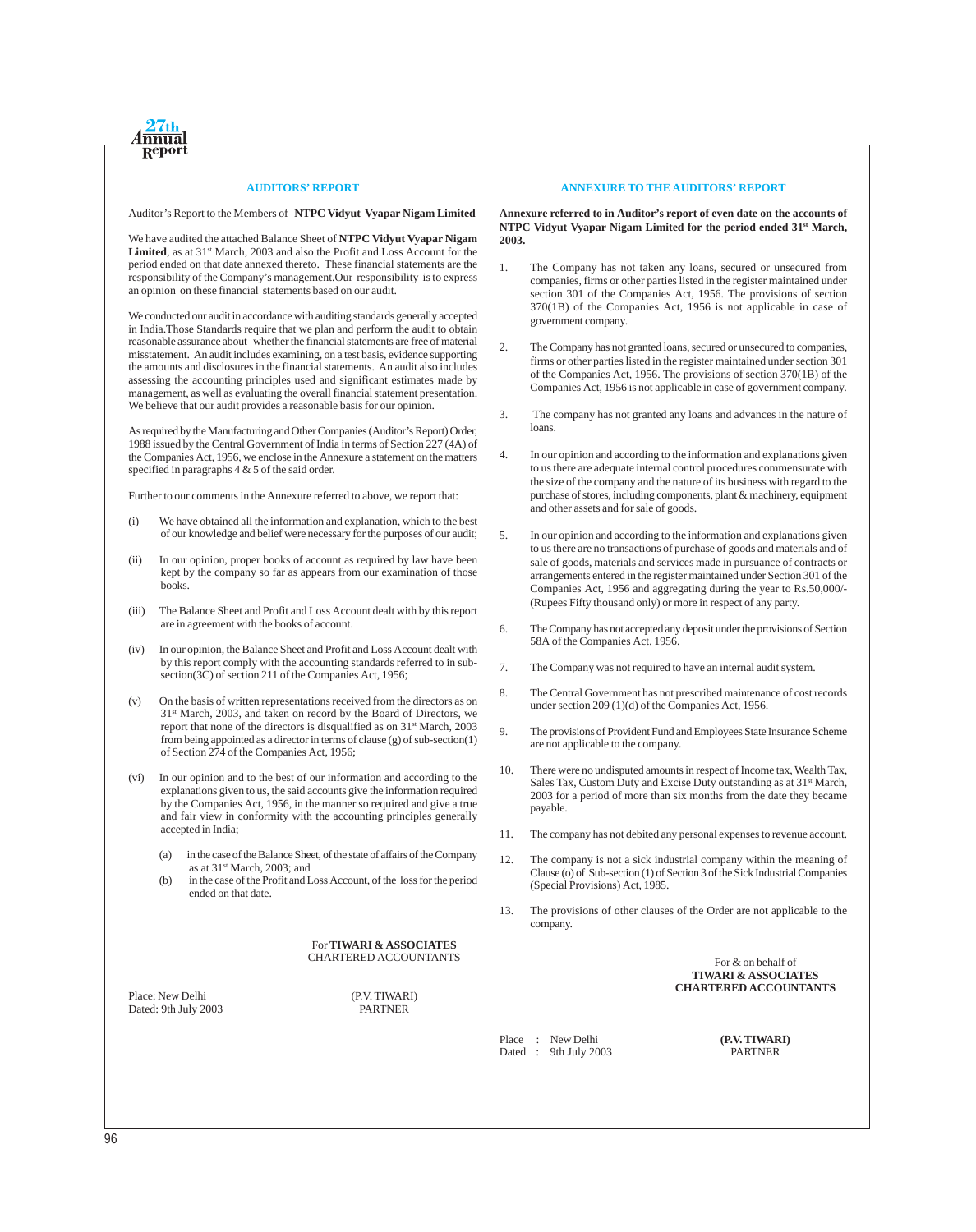

#### **NTPC HYDRO LIMITED DIRECTORS' REPORT**

**To the Members NTPC Hydro Limited**

Your Directors have pleasure in presenting their First Annual Report on the working of the Company together with Audited Accounts for the period from 12<sup>th</sup> December 2002 to 31<sup>st</sup> March 2003.

#### **FORMATION OF THE COMPANY**

According to the available information the hydel power potential of the country is estimated at over 1,00,000 MW at 60% load factor. Out of this, around 27,000 MW of hydel electricity can be derived from small and medium Hydro Electric Power Project of capacity less than 250 MW in various river basins widely spread across the country. These small and medium projects, once operational, will provide flexibility of supplying distributed generation in the vicinity of load centers and also help in meeting peak and off peak demand.

The Company was incorporated on 12<sup>th</sup> December 2002 as a wholly owned subsidiary Company of National Thermal Power Corporation Limited (NTPC) with an objective to develop small and medium Hydro Electric Power Projects of upto 250 MW capacity.

#### **BUSINESS ACTIVITIES**

For development of business, the company has initiated dialogues with various State Governments expressing its interest for allocation of potential projects for development subject to the techno-economic viability. Discussions are at different levels of fruition with State government of Kerala, Karnataka, Madhya Pradesh and Uttaranchal. It is expected that projects for about 200 MW can be allocated to the company for pre-feasibility studies, preparation of Detailed Project Report establishing their techno-economic viability and subsequent implementation.

#### **FINANCIAL REVIEW**

The company has obtained Certificate for Commencement of Business on 13<sup>th</sup> February 2003. No commercial activity has been carried out during the financial period ending 31<sup>st</sup> March 2003. The Company has incurred an expenditure of Rs. 16,393 on various miscellaneous activities. There being no income, the expenditure of Rs. 16,393 is carried over to the balance sheet as pre - operative expenses.

The preliminary expenses for the period ending  $31<sup>st</sup>$  March, 2003 was Rs. 7,73,100 which was incurred for incorporation of the Company by the holding company.

#### **PARTICULARS OF EMPLOYEES**

 Since the company has no employees, the particulars prescribed under Section 217(2A) of Companies Act, 1956 read with the Companies (Particulars of Employees) Rules, 1975 are not applicable.

#### **DIRECTORS**

As per the Memorandum & Articles of Association of the Company registered with the Registrar of Companies, Shri C.P. Jain, Chairman & Managing Director, NTPC and S/Shri K.K. Sinha, Director (HR) NTPC, P. Narasimharamulu, Director (Finance) NTPC and T. Sankaralingam, Director (Projects) NTPC are the first Directors of the Company.

#### **AUDITORS' REPORT & C& A G REVIEW**

The Comptroller and Auditor General of India (C&AG) has appointed M/s S. R. Kapur & Co., Chartered Accountants as Auditor of the Company for the financial year 2002-2003. There are no adverse comment, observation or reservation in the auditors report on the accounts of the Company.

The C&AG has decided not to review the report of the Auditors on the accounts of the Company for the year ended 31st March, 2003 and as such he has no comments to make under Section 619(4) of the Companies Act, 1956. A copy of the Non Review Certificate is enclosed as Annexure-I.

#### **FIXED DEPOSITS:**

The company has not accepted any fixed deposit during the period ending 31<sup>st</sup> March 2003.

#### **CONSERVATION OF ENERGY, TECHNOLOGY ABSORPTION, FOREIGN EXCHANGE EARNING & OUTGO:**

Since no commercial activity was carried out by the Company, particulars in respect of conservation of energy, technology absorption and foreign exchange earnings and outgo are not applicable to the Company.

#### **DIRECTORS' RESPONSIBILITY STATEMENT:**

As required under Section 217 (2AA) of the Companies Act, 1956 your Directors confirm that:

- i) in the preparation of annual accounts, the applicable accounting standards had been followed along with proper explanation relating to material departures;
- ii) the directors had selected such accounting policies and made judgements and estimates that are reasonable and prudent so as to give a true and fair view of the state of affairs of the company as at 31st March, 2003 and of the loss of the company for that period;
- iii) the directors had taken proper and sufficient care for the maintenance of adequate accounting records in accordance with the provisions of the Companies Act for safeguarding the assets of the company and for preventing and detecting the fraud and other irregularities;
- iv) the directors had prepared the annual accounts on a going concern basis.

#### **ACKNOWLEDGEMENT:**

Place : New Delhi Dated : August 25 , 2003

The Board of Directors wish to place on record their appreciation for the support and co-operation extended by National Thermal Power Corporation Ltd., the Auditors and the Bankers of the Company.

**For and on behalf of the Board of Directors**

**(C.P.JAIN) CHAIRMAN**

**Annexure - 1**

**COMMENTS OF THE COMPTROLLER AND AUDITOR GENERAL OF INDIA UNDER SECTION 619(4) OF THE COMPANIES ACT, 1956, ON THE ACCOUNTS OF NTPC HYDRO LIMITED, NEW DELHI FOR THE YEAR ENDED 31ST MARCH 2003.**

The Comptroller and Auditor General of India has decided not to review the report of the Auditors on the accounts of NTPC Hydro Limited, New Delhi, for the year ended 31<sup>st</sup> March 2003 and as such he has no comments to make under Section 619(4) of the Companies Act, 1956.

**(Revathi Bedi)** Place : New Delhi **Principal Director of Commercial Audit** Dated : July 23, 2003 **ex-officio Member Audit Board - III, New Delhi**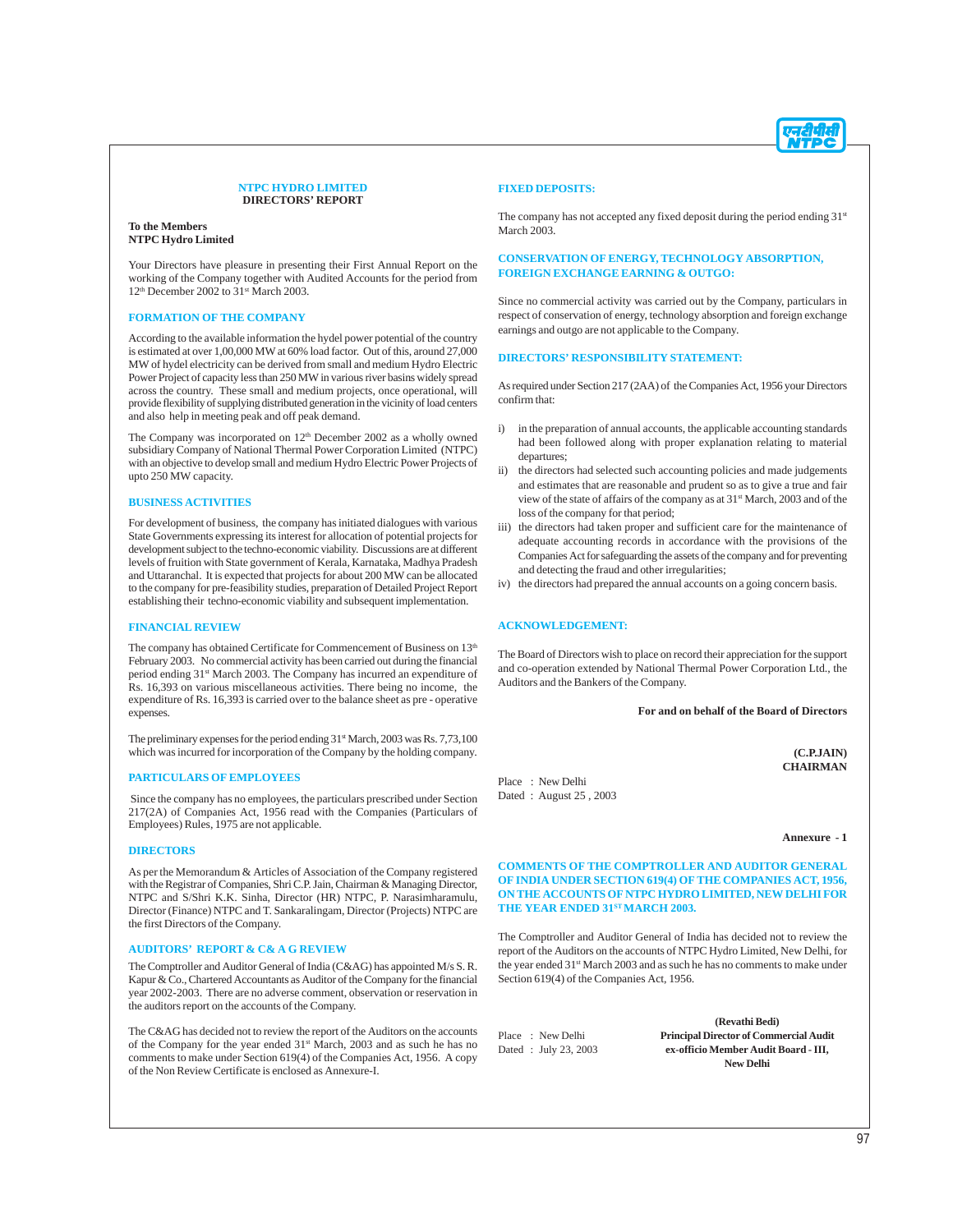# <u>Annual</u><br>Report

## **NTPC HYDRO LIMITED**

|                                                                              | <b>BALANCE SHEET AS AT 31ST MARCH, 2003</b>    |                        |                                                                                                 | <b>A)</b> Significant Accounting Policies                           |                                                                                                                                   |                   |
|------------------------------------------------------------------------------|------------------------------------------------|------------------------|-------------------------------------------------------------------------------------------------|---------------------------------------------------------------------|-----------------------------------------------------------------------------------------------------------------------------------|-------------------|
|                                                                              | <b>Schedule No.</b>                            | As at<br>31.03.2003    |                                                                                                 |                                                                     | 1. The accounts of the company have been prepared on historical cost basis following accrual                                      |                   |
| <b>I. SOURCES OF FUNDS:</b>                                                  |                                                | (Rupees)               | method of accounting:                                                                           |                                                                     |                                                                                                                                   |                   |
| <b>Shareholders' Funds</b>                                                   |                                                |                        | Preliminary and pre-operative expenses have been carried forward as the company is yet to<br>2. |                                                                     |                                                                                                                                   |                   |
| Capital                                                                      | $\mathbf{1}$                                   | 823,100                | commence commercial operations.                                                                 |                                                                     |                                                                                                                                   |                   |
|                                                                              |                                                | 823,100                | <b>B</b> ) Notes on Accounts                                                                    |                                                                     |                                                                                                                                   |                   |
| <b>II. APPLICATION OF FUNDS:</b>                                             |                                                |                        |                                                                                                 |                                                                     | i) The Company was incorporated on $12th$ December, 2002, and the first accounting period under                                   |                   |
| Current Assets, Loans &<br><b>Advances</b>                                   |                                                |                        |                                                                                                 | report is from 12 <sup>th</sup> December, 2002 to 3lst March, 2003. | ii) Being the first balance Sheet of the Company previous year figures are not mentioned.                                         |                   |
| Cash and bank balances                                                       | 2                                              | 49,400                 |                                                                                                 |                                                                     | iii) No Profit & Loss Account has been prepared as the Company has not started any commercial                                     |                   |
| <b>Less: Current Liabilities and</b>                                         |                                                |                        | activity.                                                                                       |                                                                     |                                                                                                                                   |                   |
| <b>Provisions</b>                                                            |                                                |                        |                                                                                                 |                                                                     | iv) A sum of Rs. 3,23,100/- paid by NTPC Ltd. towards preliminary expenses has been shown as                                      |                   |
| <b>Current Liabilities</b><br><b>Net Current Assets</b>                      | 3                                              | 15,793<br>33,607       |                                                                                                 |                                                                     | Share Capital Deposit pending allotment of shares to NTPC Ltd.<br>v) Claims against the Company not acknowledged as Debt Rs. NIL. |                   |
| <b>Miscellaneous Expenditure</b>                                             | $\overline{4}$                                 | 789,493                |                                                                                                 |                                                                     |                                                                                                                                   |                   |
| (to the extent not written off                                               |                                                |                        |                                                                                                 | In terms of our report of even date                                 |                                                                                                                                   |                   |
| or adjusted)                                                                 |                                                |                        | For S.R. Kapur & Co.<br><b>Chartered Accountants</b>                                            |                                                                     |                                                                                                                                   |                   |
|                                                                              |                                                | 823,100                |                                                                                                 |                                                                     |                                                                                                                                   |                   |
| Accounting Policies and notes on                                             | 5                                              |                        |                                                                                                 | (D. K. Gupta)                                                       | (P.Narasimharamulu)                                                                                                               | (C.P.Jain)        |
| Accounts                                                                     |                                                |                        |                                                                                                 | Partner                                                             | Director                                                                                                                          | Chairman          |
| (Schedules 1 to 5 form integral part<br>of Annual Accounts)                  |                                                |                        | Place<br>: New Delhi                                                                            |                                                                     |                                                                                                                                   |                   |
| In terms of our report of even date                                          |                                                |                        | Date<br>: July 4, 2003                                                                          |                                                                     |                                                                                                                                   |                   |
| For S.R. Kapur & Co.                                                         |                                                |                        |                                                                                                 |                                                                     |                                                                                                                                   |                   |
| <b>Chartered Accountants</b>                                                 |                                                |                        |                                                                                                 |                                                                     | <b>BALANCE SHEET ABSTRACT AND</b>                                                                                                 |                   |
| (D. K. Gupta)                                                                | (P.Narasimharamulu)                            | (C.P.Jain)             |                                                                                                 |                                                                     | <b>COMPANY'S GENERAL BUSINESS PROFILE:</b>                                                                                        |                   |
| Partner                                                                      | Director                                       | Chairman               |                                                                                                 |                                                                     |                                                                                                                                   |                   |
|                                                                              |                                                |                        | 1. Registration Det ail                                                                         |                                                                     |                                                                                                                                   |                   |
|                                                                              |                                                |                        |                                                                                                 |                                                                     | Registration No. [U   1   0   1   D   L   2   2   G   Q   1   1   8   0   1   3                                                   | State Code:       |
| Place: New Delhi<br>Date: 4th July 2003                                      |                                                |                        |                                                                                                 | Date                                                                | Year<br>Month                                                                                                                     | $0 \mid 5 \mid 5$ |
|                                                                              | NTPC HYDRO LIMITED                             |                        | <b>Balance Sheet Date</b>                                                                       | $\vert 3 \vert 1 \vert$                                             | 2 0 0 3<br> 0 3                                                                                                                   |                   |
| PRE-OPERATIVE EXPENSES FOR THE PERIOD ENDED 31ST MARCH, 2003                 |                                                |                        | 2. Capital Raised during the year                                                               |                                                                     |                                                                                                                                   |                   |
| <b>EXPENDITURE</b>                                                           |                                                |                        |                                                                                                 |                                                                     |                                                                                                                                   |                   |
| <b>Bank</b> charges                                                          |                                                | 100                    |                                                                                                 | (Amounts in Rs. Thousand)<br>Public Issue                           | Right issue                                                                                                                       |                   |
| Printing & Stationery expenses<br>Miscellaneous expenses                     |                                                | 3,669<br>1,824         |                                                                                                 | $N$ I L                                                             | $ N $ I L                                                                                                                         |                   |
| Audit fees                                                                   |                                                | 10,800                 |                                                                                                 | Bonus Issue                                                         | Private Placement                                                                                                                 |                   |
| <b>Carried over to Balance Sheet</b>                                         |                                                | 16,393                 |                                                                                                 | $N$ I L                                                             | $\vert 5 \vert 0 \vert 0 \vert$                                                                                                   |                   |
| In terms of our report of even date                                          |                                                |                        |                                                                                                 |                                                                     | 3. Position of Mobilisation and Deployment of Funds (Amount in Rs. Thousands)                                                     |                   |
| For S.R. Kapur & Co                                                          |                                                |                        |                                                                                                 | <b>Total Liabilities</b>                                            | <b>Total Assets</b>                                                                                                               |                   |
| <b>Chartered Accountants</b>                                                 |                                                |                        |                                                                                                 | 823                                                                 |                                                                                                                                   |                   |
| (D. K. Gupta)<br>Partner                                                     | (P.Narasimharamulu)<br>Director                | (C.P.Jain)<br>Chairman | Source of Funds                                                                                 |                                                                     |                                                                                                                                   |                   |
|                                                                              |                                                |                        |                                                                                                 | Paid up Capital*                                                    | Reserve & Surplus                                                                                                                 |                   |
| New Delhi<br>Place:<br>Date:<br>4th July 2003                                |                                                |                        |                                                                                                 | 8 2 3                                                               | N/I                                                                                                                               |                   |
|                                                                              |                                                |                        |                                                                                                 | Secured Loans                                                       | <b>Unsecured Loans</b>                                                                                                            |                   |
|                                                                              | <b>SCHEDULES FORMING PART OF BALANCE SHEET</b> |                        |                                                                                                 | $N$ $I$ $L$                                                         | $N$ I L                                                                                                                           |                   |
|                                                                              |                                                |                        | <b>Application of Funds</b>                                                                     | Net Fixed Assets                                                    | Investments                                                                                                                       |                   |
| Schedule-1                                                                   |                                                |                        |                                                                                                 | $N/I$ $L$                                                           | $N$ $I$ $L$                                                                                                                       |                   |
| <b>CAPITAL</b>                                                               |                                                |                        |                                                                                                 | Net Current assets                                                  | Misc. Expenditure                                                                                                                 |                   |
| Authorised                                                                   |                                                |                        |                                                                                                 | 3 4                                                                 | 789                                                                                                                               |                   |
| 10,000,000 Equity Shares of Rs.10/- each                                     |                                                | 100,000,000            |                                                                                                 | <b>Accumulated Losses</b>                                           |                                                                                                                                   |                   |
| <b>Issued Subscribed and Paid-up</b>                                         |                                                |                        |                                                                                                 | $N/I$ $L$                                                           |                                                                                                                                   |                   |
| 50,000 Equity Shares of Rs.10/- each.<br>(50,000 equity shares of Rs.10 each |                                                |                        |                                                                                                 |                                                                     |                                                                                                                                   |                   |
| are held by the holding company,                                             |                                                |                        |                                                                                                 | 4. Performance of Company (Amount in Rs. Thousands)<br>Turnover     |                                                                                                                                   |                   |
| National Thermal Power Corporation Ltd.,                                     |                                                |                        |                                                                                                 | $\overline{\text{NIL}}$                                             | <b>Total Expenditure</b><br>$\begin{vmatrix} 1 & 6 \end{vmatrix}$                                                                 |                   |
| and its nominees)<br>Share Application Deposit Account                       |                                                | 500,000<br>323,100     |                                                                                                 | Loss Before Tax                                                     | Loss After Tax                                                                                                                    |                   |
|                                                                              |                                                |                        |                                                                                                 | 1 6                                                                 | 1 6                                                                                                                               |                   |
| Schedule-2                                                                   |                                                | 823,100                |                                                                                                 | Earning Per Share in Rs.                                            | Dividend                                                                                                                          |                   |
| <b>CURRENT ASSETS LOANS &amp; ADVANCES</b>                                   |                                                |                        |                                                                                                 | $NI$ $L$                                                            | $N$ $I$ $L$                                                                                                                       |                   |
| Cash & Bank Balances                                                         |                                                |                        |                                                                                                 |                                                                     | 5. Generic name of three principal products/services of Company                                                                   |                   |
| Cash in hand                                                                 |                                                | 500                    |                                                                                                 | Item Code No.                                                       | (As per monetary terms)                                                                                                           |                   |
| <b>Balance with Scheduled Bank-Current</b>                                   |                                                | 48,900<br>49,400       |                                                                                                 | (ITC Code)                                                          | N A                                                                                                                               |                   |
| Account                                                                      |                                                |                        |                                                                                                 | Product Description                                                 | $N_A$                                                                                                                             |                   |
| Schedule-3                                                                   |                                                |                        |                                                                                                 |                                                                     |                                                                                                                                   |                   |
| <b>CURRENT LIABILITIES AND PROVISIONS</b>                                    |                                                |                        |                                                                                                 | * Including Share capital of Rs. 3,23,100/-                         |                                                                                                                                   |                   |
| <b>Current Liabilities</b>                                                   |                                                |                        |                                                                                                 |                                                                     |                                                                                                                                   |                   |
| Audit fees payable                                                           |                                                | 10,800                 | For S.R. Kapur & Co.                                                                            |                                                                     |                                                                                                                                   |                   |
| Due to National Thermal Power Corporation Ltd.                               |                                                | 4,993<br>15,793        | <b>Chartered Accountants</b>                                                                    |                                                                     |                                                                                                                                   |                   |
| Schedule–4                                                                   |                                                |                        |                                                                                                 | (D. K. Gupta)                                                       | (P.Narasimharamulu)                                                                                                               | (C.P.Jain)        |
| <b>MISCELLANEOUS EXPENDITURE</b>                                             |                                                |                        |                                                                                                 | Partner                                                             | Director                                                                                                                          | Chairman          |
| (to the extent not written off or adjusted)                                  |                                                |                        | Place: New Delhi                                                                                |                                                                     |                                                                                                                                   |                   |
| Preliminary expenses                                                         |                                                | 7,73,100               | Date: 4th July 2003                                                                             |                                                                     |                                                                                                                                   |                   |
| Pre-operative expenses                                                       |                                                | 16,393<br>789,493      |                                                                                                 |                                                                     |                                                                                                                                   |                   |
|                                                                              |                                                |                        |                                                                                                 |                                                                     |                                                                                                                                   |                   |

**Schedule–5**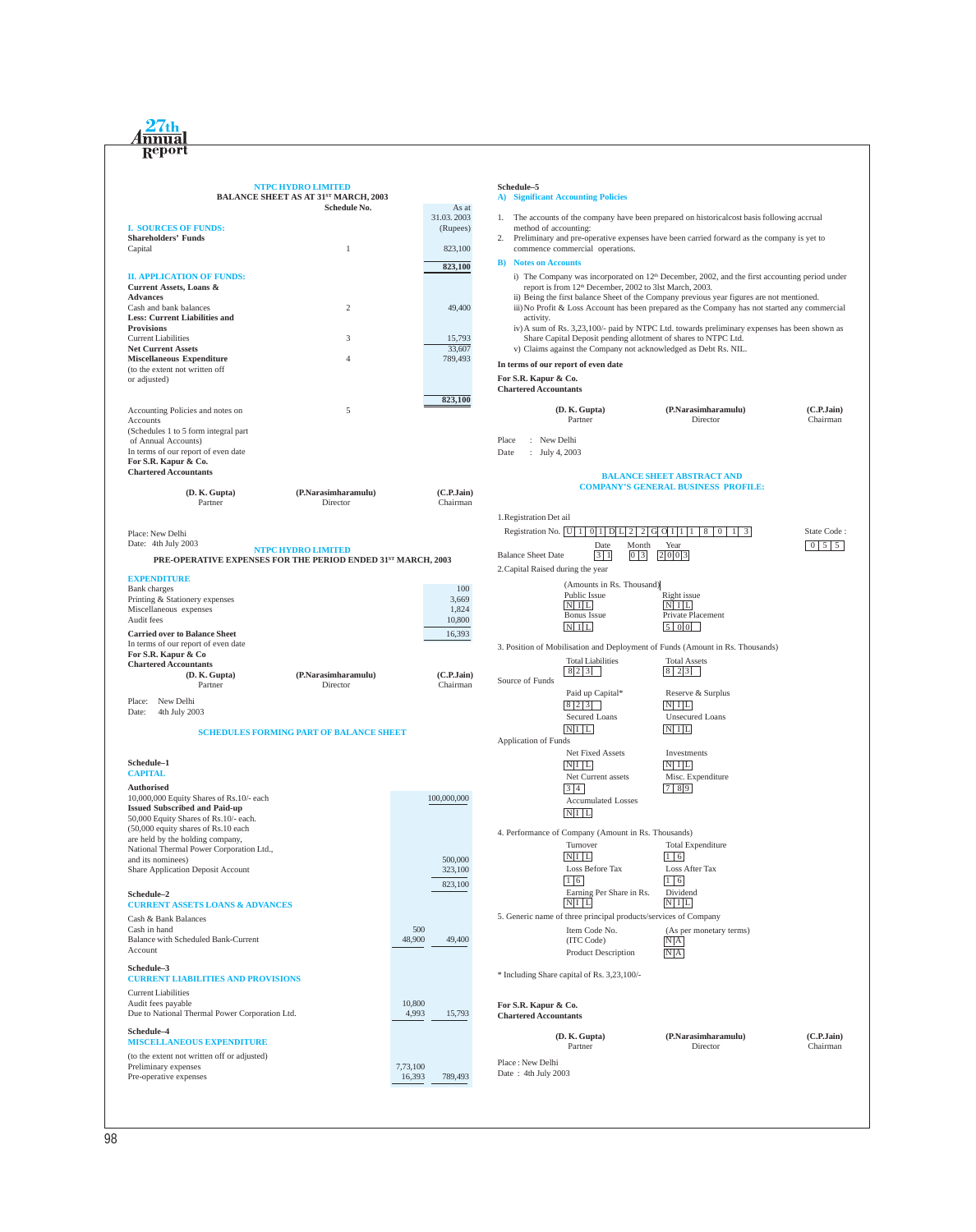#### **AUDITORS' REPORT**

The Members, **NTPC Hydro Limited**, New Delhi.

We have audited the attached Balance Sheet of **NTPC HYDRO LIMITED** as at 31st March 2003 and the Pre-operative Expenses Account for the period ended on that date annexed thereto. These financial statements are the responsibility of the Company's management. Our responsibility is to express an opinion on these financial statements based on our audit.

We conducted our audit in accordance with auditing standards generally accepted in India. Those standards require that we plan and perform the audit to obtain reasonable assurance about whether the financial statements are free of material misstatement. An audit includes examining, on a test basis, evidence supporting the amounts and disclosures in the financial statements. An Audit also includes assessing the accounting principles used and significant estimates made by the management, as well as evaluating the overall financial statements presentation. We believe that our audit provides a reasonable basis for our opinion.

As required by the Manufacturing and other Companies (Auditor's Report) order, 1988 issued by the Central Government of India in terms of Sub-Section (4A) of section 227 of the Companies Act, 1956, we enclose in the Annexure a statement on the matters specified in paragraphs 4 and 5 of the said Order.

Further to our comments in the Annexure referred to above, we report that:

- i) We have obtained all the information and explanations, which to the best of our knowledge and belief were necessary for the purpose of our audit.
- ii) In our opinion, proper books of account as required by law have been kept by the company so far as appears from our examination of those books.
- iii) The Balance Sheet and Pre-operative Expenses Account dealt with by this report are in agreement with the books of account.
- iv) In our opinion, the Balance sheet and the Pre-operative Expenses Account dealt with by this report comply with the accounting standards referred to in sub-section (3C) of section 211 of the companies Act 1956.
- v) On the basis of written representations received from the directors, as on  $31<sup>st</sup>$ March, 2003 and taken on record by the Board of Directors, we report that none of the directors is disqualified as on 31st March, 2003 from being appointed as a director in terms of clause (g) of sub-section (1) of section 274 of the Companies Act, 1956.
- vi) In our opinion and to the best of our information and according to the explanations given to us, the said accounts and notes thereon give the information required by the Companies Act, 1956, in the manner so required and give a true and fair view in conformity with the accounting principles generally accepted in India.
	- (a) In the case of Balance Sheet of the state of Affairs of the Company as at 31<sup>st</sup> March, 2003. and
	- (b) In the case of the Pre-operative Expenses Account of the Loss for the year ended on that date.

for S.R. Kapur & Co.

(D.K. Gupta) Partner Chartered Accountants

Place : New Delhi Dated : 4th July 2003

#### **Annexure referred in the Auditors' Report to the Members of NTPC HYDRO LIMITED on accounts for the period ended on 31st March, 2003**

- 1. That company has no fixed assets.
- 2. In the absence of fixed assets there was no revaluation.
- 3. The company has not taken any loans, secured or unsecured from companies, firms or other parties covered under section 301 of the Companies Act, 1956. The provision of section 370 (1B) of the Companies Act, 1956 is not applicable in case of government company.
- 4. The company has not granted loans, secured or unsecured to companies, firms or other parties covered under section 301 of the companies Act, 1956. The provision of section 370 (1B) of the Companies Act, 1956 is not applicable being government company.
- 5. The company has not given loans or advances in the nature of loans with stipulation of instalments in respect of the repayment of the same and interest thereon.
- 6. No transaction of purchase of goods and materials, contract receipts and services have been made in pursuance of contracts or arrangements covered under section 301 of the Companies Act, 1956 & aggregating during the period to Rs.50,000 or more in respect of each party.
- 7. In our opinion and according to the information and explanations given to us the company has not accepted any deposit covered under section 58A of the Companies Act, 1956 and the rules framed thereunder.
- 8. The company was not required to have an internal audit system.
- 9. The Central Government has not prescribed the maintenance of cost records under section 209 (1)(d) of the Companies Act,1956 for the company.
- 10. The provisions of Provident Fund and Employees State Insurance Scheme were not applicable to the company.
- 11. According to the information and explanations given to us, no amounts were outstanding in respect of Income Tax, Wealth Tax, Sales Tax, Customs Duty and Excise Duty as at 31<sup>st</sup> March, 2003.
- 12. No personal expenses of employees or directors have been charged to revenue account.
- 13. The company is not a sick industrial company within the meaning of Clause (o) of sub-section (1) of Section 3 of the Sick Industrial Companies (Special Provisions) Act, 1985.
- 14. The other provisions of the Order were not applicable as no business was carried by the company.

for S.R. Kapur & Co.

(D.K. Gupta) Partner Chartered Accountants

Place : New Delhi Dated : 4th July 2003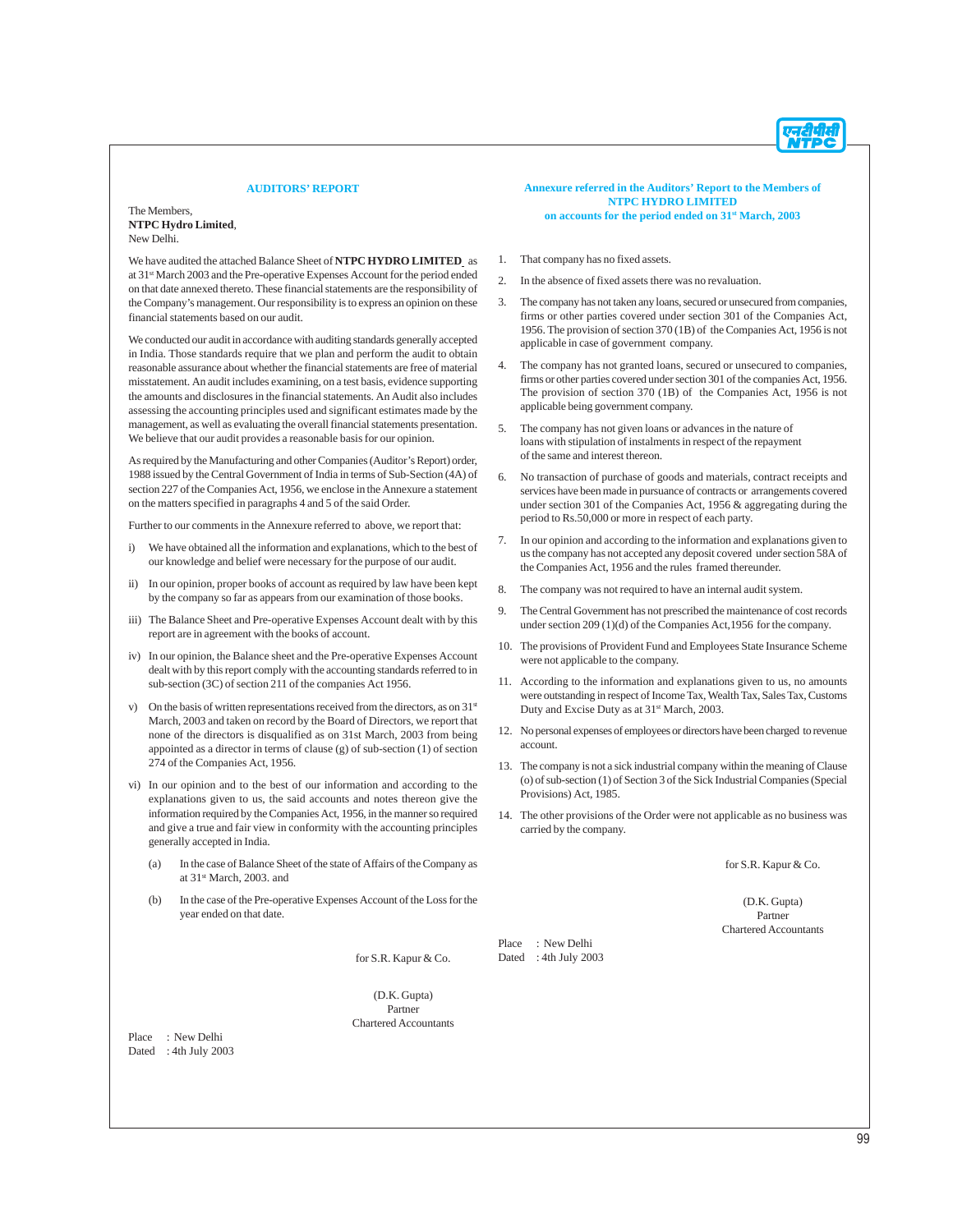#### **PIPAVAV POWER DEVELOPMENT COMPANY LIMITED DIRECTORS' REPORT**

To, The Members,

Your Directors have pleasure in presenting their 2<sup>nd</sup> Annual Report on the Working of the Company together with Audited Accounts for the financial year 2002- 2003.

#### **IMPLEMENTATION OF PIPAVAV MEGA POWER PROJECT**

As per Revised mega power project policy guidelines of November, 1998 of Govt. of India, Pipavav Power Project (2000 MW) was identified for implementation in private sector as a mega power project in Amreli district of Gujarat. National Thermal Power Corporation Ltd. (NTPC) the Holding Company was entrusted with the responsibility of carrying out the predevelopment activities for the project. Power Trading Corporation of India Ltd. (PTC) was identified for selection of prospective developer for implementation of the project in private sector.

All the pre-development activities for Pipavav Project identified under NTPC scope of work have been carried out by NTPC and necessary site- specific inputs were provided to Power Grid Corporation of India Ltd. / PTC for preparation of Request For Proposal (RFP) documents. PTC has informed that the project is not being pursued by them and they have requested Ministry of Power (MOP) to take a view. The project is dormant at present. It is essential to identify the project developer urgently by the Govt. of India and to agree to a time bound action plan for development of the project by the developer. Therefore, your Company have requested Ministry of Power to consider approaching Govt. of Gujarat to ascertain if Gujarat Power Corporation Limited (GPCL) is interested in implementing this Project.

#### **TRANSFER OF LAND IN FAVOUR OF COMPANY**

In compliance with the Presidential directive issued by MOP vide letter dated 15.12.1999, in January, 2000 NTPC made the payment of Rs.6.05 crore to GPCL towards compensation against 212 hectares of land for the main plant area of Pipavav Mega Power Project. The payment was made by NTPC subject to certain conditions which, inter-alia, included that this payment shall be deemed to have been made to GPCL by NTPC on behalf of the 'Shell Company' then to be incorporated (i.e. PPDCL).

NTPC/ PPDCL had requested GPCL / Govt. of Gujarat for transfer of the above referred 212 hectares of land in favour of the Company free from all encumbrances/ litigation. However, the land alongwith necessary documents has not yet been transferred in favour of the Company. MOP has been apprised about this issue and Govt. of Gujarat has also been requested to intervene in the matter. In the meanwhile GPCL has given No Objection Certificate to Revenue Deptt. of Govt. of Gujarat for transfer of 3.68 hectare of land to railways for laying new railway line between Rajula and Pipavav port. GPCL has been requested to promptly pay back to NTPC/PPDCL, the compensation received / to be received from Railways towards the cost of this land.

#### **FINANCIAL REVIEW**

No commercial activity was carried out during the year. The company has incurred an expense of Rs. 21,201/- as administrative expenses. There being no income, the excess of expenditure over income for the year was also carried over to balance sheet as pre-operative expenses.

#### **PARTICULARS OF EMPLOYEES**

Since, the company has no employee, the particulars prescribed under Section 217(2A) of the Companies Act, 1956 read with the Companies (Particulars of Employees) Rules, 1975 are not applicable.

#### **DIRECTORS**

Shri C.R.Pradhan, ceased to be Director of the Company w.e.f. 30<sup>th</sup> June, 2003 on attaining the age of superannuation and Shri S. Trivedi, Executive Director (Western Region), NTPC was appointed as Director of the company w.e.f. 12<sup>th</sup> July, 2003.

#### **AUDITORS' REPORT & C & AG REVIEW**

The Comptroller and Auditor General of India (C&AG) has appointed M/s Sanjeev Chopra & Company, Chartered Accountants as Auditor of the Company for the financial year 2002-2003. There are no adverse comment, observation or reservation in the auditors report on the accounts of the Company.

The C&AG has decided not to review the report of the Auditors on the accounts of the Company for the year ended 31<sup>st</sup> March, 2003 and as such he has no comments to make under Section 619(4) of the Companies Act, 1956. A copy of the Non Review Certificate is as Annexure-I.

#### **SECRETARIAL COMPLIANCE REPORT**

The Company appointed M/s. K.K. Malhotra & Company, Company Secretaries for giving the Certificate of compliance under Section 383A(1) of the Companies Act, 1956. The Certificate is attached with the Director's Report as Annexure-II.

#### **FIXED DEPOSITS**

The Company has not accepted any fixed deposit during the period ending  $31<sup>st</sup>$ March 2003.

#### **CONSERVATION OF ENERGY, TECHNOLOGY ABSORPTION, FOREIGN EXCHANGE EARNING & OUTGO**

Since no commercial activity was carried out by the Company, particulars in respect of conservation of energy, technology absorption and foreign exchange earnings and outgo are not applicable to the Company.

#### **DIRECTORS' RESPONSIBILITY STATEMENT**

**As required under Section 217(2AA) of the Companies Act, 1956 your Directors confirm that:**

- i) In the preparation of the Annual Accounts, the applicable accounting standards had been followed alongwith proper explanation relating to material departures;
- ii) The directors had selected such accounting policies and made judgements and estimates that are reasonable and prudent so as to give a true and fair view of the state of affairs of the company as at 31<sup>st</sup> March,2003 and of the loss of the company for that period;
- iii) The directors had taken proper and sufficient care for the maintenance of adequate accounting records in accordance with the provisions of the Companies Act, 1956 for safeguarding the assets of the company and for preventing and detecting fraud and other irregularities; and
- iv) The directors had prepared the annual accounts on a going concern basis.

#### **ACKNOWLEDGEMENT**

The Board of Directors wish to place on record their appreciation for the support and co-operation extended by the Union Ministry of Power, National Thermal Power Corporation Ltd., Gujarat Power Corporation Ltd., Auditors and the Bankers of the company.

#### **For and on behalf of the Board of Directors**

(T. Sankaralingam) **Chairman**

Dated : 1st September 2003

Place : New Delhi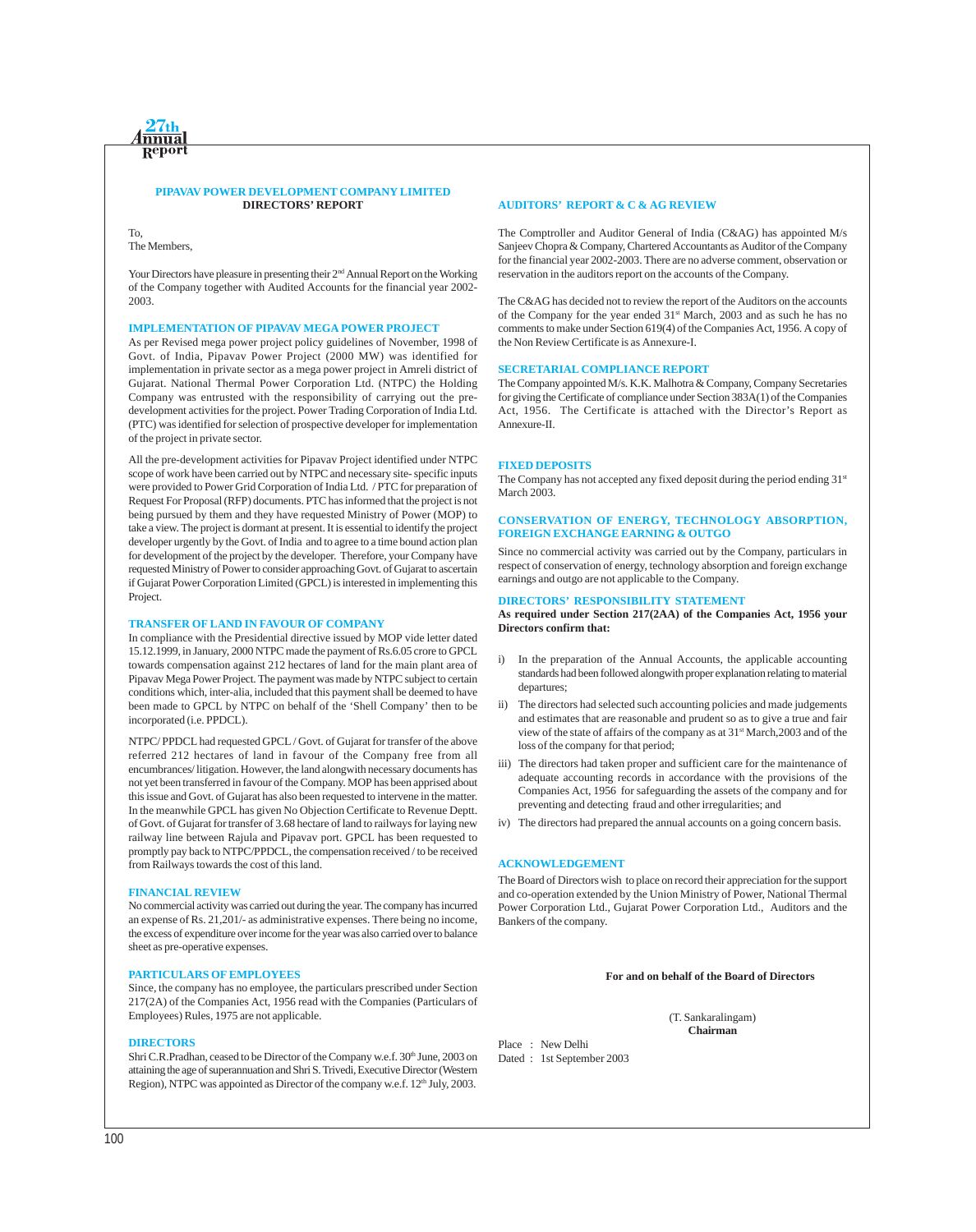

**COMMENTS OF THE COMPTROLLER AND AUDITOR GENERAL OF INDIA UNDER SECTION 619 (4) OF THE COMPANIES ACT 1956 ON THE ACCOUNT OF PIPAVAV POWER DEVELOPMENT COMPANY LIMITED. NEW DELHI FOR THE YEAR ENDED 31ST MARCH 2003**

The Comptroller and Auditor General of India has decided not to review the report of the Auditor on the accounts of Pipavav Power Development Company Limited, New Delhi, for the year ended 31st March 2003 and as such he has no comments to make under Section 619 (4) of the Companies ACT. 1956.

> **(Revathi Bedi) Principal Director of Commercial Audit and ex-officio Member Audit Board-III,**

Place: New Delhi Dated: 28th July 2003

**Annexure-II**

**Annexure-I**

**To,**

**The Members PIPAPAV POWER DEVELOPMENT COMPANY LTD. NTPC BHAWAN, CORE-7, SCOPE COMPLEX, 7, INSTITUTIONAL AREA, LODI ROAD, NEW DELHI – 110003**

We have examined the registers, records, books and papers of **PIPAPAV POWER DEVELOPMENT COMPANY LTD.** as required to be maintained under the Companies Act, 1956, (the Act) and the rules made thereunder and also the provisions contained in the Memorandum and Articles of Association of the company for the financial year ended 31<sup>st</sup> March, 2003. In our opinion and to the best of our information and according to the examinations carried out by us and explanations furnished to us by the company, its officers and agents, we certify that in respect of the aforesaid financial year:

- 1. The company has kept and maintained all registers as stated in Annexure 'A' to this certificate as per the provisions of the Act and the rules made thereunder and all entries therein have been duly recorded.
- 2. The company has duly filed the forms and returns on the dates as stated in Annexure 'B' to this certificate with the Registrar of Companies, Regional Director, Central Government, Company Law Board or other authorities as required under the Act and the rules made there under.
- 3. The company, being a public limited company, has the minimum prescribed paid up capital.
- 4. The Board of Directors duly met **4(Four)** times on 15/05/2002, 15/07/ 2002, 18/12/2002, 21/03/2003 in respect of which meetings proper notices were given and the proceedings were properly recorded and signed. The Directors did not approve any resolution by circulation.
- 5. The company was not required to close its Register of Members during the financial year.
- 6. The Annual General Meeting for the financial year ended  $31<sup>st</sup>$  March, 2002 was held on 19<sup>th</sup> September 2002 after obtaining consent from its members to hold the meeting at a shorter notice and the resolutions passed thereat were duly recorded in Minutes Book maintained for the purpose.
- 7. No Extra Ordinary Meeting was held during the financial year.
- 8. The company has not advanced any loan to its directors or persons or firms or companies referred in the section 295 of the Act.
- The company has not entered into any contracts falling within the purview of section 297 of the Act.
- 10. The company was not required to make any entries in the register maintained under section 301 of the Act.
- 11 As there were no instances falling within the purview of Section 314 of the Act, the company has not obtained any approvals from the Board of Directors, Members or Central Government, as the case may be.
- 12 The company has not issued any duplicate share certificates for the financial year ended  $31<sup>st</sup> March 2003$ .
- 13 The company has:
	- (i) delivered all the certificates on allotment of securities and on lodgment thereof for transfer/transmission or any other purpose in accordance with the provisions of the Act.
	- (ii) not deposited any amount in a separate bank account as no dividend was declared for the financial year ended 31<sup>st</sup> March, 2003.
- (iii) not posted warrants to any member of the company as no dividend was declared during the financial year ended  $31<sup>st</sup> March, 2003$ .
- (iv) not transferred any amount in Investor Education and Protection Fund as there is no unpaid dividend, application money due for refund, matured deposits, matured debentures and the interest accrued thereon, which have remained unclaimed or unpaid for a period of seven years.
- (v) duly complied with the requirements of section 217 of the Act.
- 14 The Board of Directors of the company is duly constituted. There was no appointment of additional directors, alternated directors and directors to fill casual vacancy during the financial year.
- 15 The Company has not appointed any managing director/whole-time director/manager during the financial year.
- 16 The company has not appointed any sole-selling agents during the financial year.
- 17 The company was not required to obtain any approvals of the Central Government, Company Law Board, Regional Director, Registrar of Companies and/or such authorities prescribed under the various provisions of the Act.
- 18 The directors have disclosed their interest in other firms/companies to the Board of Directors pursuant to the provisions of the Act and the rules made thereunder.
- 19 The company has issued **310000** equity shares during the financial year and complied with the provisions of the Act.
- 20 The company has not bought back any shares during the financial year.
- 21 There was no redemption of preference shares or debentures during the financial year.
- 22 There were no transactions necessitating the company to keep in abeyance the rights to dividend, rights shares and bonus shares pending registration of transfer of shares.
- 23 The company has not invited/ accepted any deposits including any unsecured loans falling within the purview of Section 58A during the financial year.
- 24 The Company has not made any borrowings during the financial year ended 31<sup>st</sup> March, 2003.
- 25 The company has not made any loans or investments or given guarantees or provided securities to other bodies corporate and consequently no entries have been made in the register kept for the purpose for the financial year ended 31<sup>st</sup> March, 2003.
- 26 The company has not altered the provisions of the memorandum with respect to situation of the company's registered office from one state to another during the financial year under scrutiny.
- 27 The company has not altered the provisions of the memorandum with respect to the objects of the company during the year under scrutiny.
- 28 The company has not altered the provisions of the memorandum with respect to name of the company during the year under scrutiny.
- 29 The company has not altered the provisions of the memorandum with respect to share capital of the company for the financial year ended 31<sup>st</sup> March, 2003 under scrutiny and complied with provisions of the Act.
- 30 The company has not altered its articles of association during the financial year.
- 31 There was no prosecution initiated against or show cause notices received by the company for the financial year for offences under the Act.
- 32 The company has not received any money as security from its employees during the financial year.
- 33 The company has not constituted its employees' Provident Fund during the financial year; hence Section 418 of the Act is not applicable to the company.

#### **For K.K MALHOTRA & CO. Company Secretaries**

**K.K MALHOTRA C.P.NO.446**

Place : New Delhi Date : 30th June, 2003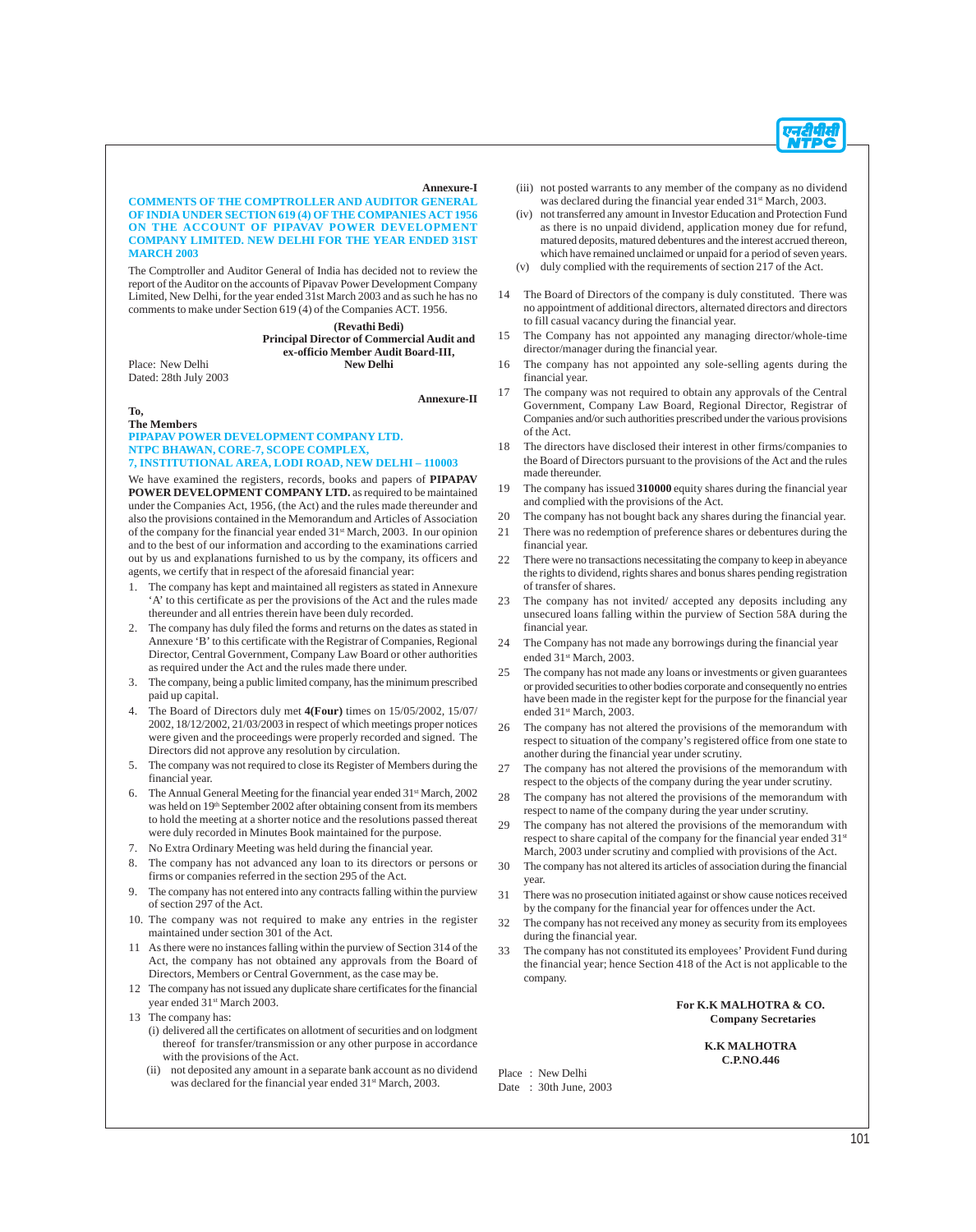## **PIPAVAV POWER DEVELOPMENT COMPANY LIMITED**

exters as maintained by the company:<br>

- 1. Register of Members **u/s** 150.
- 2. Index of Members **u/s** 151.
- 3. Register of transfers
- 4. Book of Accounts

 $27th$ <u>Innua</u> Repor

- 5. Register of particulars of contracts in which directors are interested **u/s** 301.
- 6. Registers of Directors, Managing Director, Manager and Secretary **u/s** 303.
- 7. Register of Directors' Shareholdings **u/s** 307.
- 8. Register of Application and Allotment of Shares.

#### **Annexure - B**

**Annexure - A**

Forms and Returns as filed by the company with the Registrar of Companies. Regional Director, Central Government or other authorities during the financial year ending on 31<sup>st</sup> March 2003.

- 1. Statement in Lieu of Prospectus dated 22/05/2002.
- 2. Form No. 20 Filed u/s 149(2) (b) dated 22/05/2002.
- 3. Form No. 2 Filed u/s 75(1) dated 28/05/2002.
- 4. Annual Return Filed dated 7/10/2002.
- 5. Balance Sheet Filed dated 7/10/2002.

## **PIPAVAV POWER DEVELOPMENT COMPANY LIMITED BALANCE SHEET AS AT 31ST MARCH, 2003**

|                                                 | <b>DALARCE SHEET AS AT 31 WARCH, 2003</b> |             |                |
|-------------------------------------------------|-------------------------------------------|-------------|----------------|
|                                                 | Schedule No.                              | As at       | As at          |
|                                                 |                                           | 31.03.2003  | 31.03.2002     |
|                                                 |                                           | (Rupees)    | (Rupees)       |
| <b>1. SOURCES OF FUNDS:</b>                     |                                           |             |                |
| <b>Shareholders' Fund</b>                       |                                           |             |                |
| Capital                                         | 1                                         | 36,00,000   | 5,00,000       |
|                                                 |                                           | 36,00,000   | 5,00,000       |
| <b>II. APPLICATION OF FUNDS:</b>                |                                           |             |                |
| <b>Current Assets, Loan and Advances</b>        |                                           |             |                |
| (a) Cash and bank balances                      | 2                                         | 7,182       | 4.585          |
| (b) Loans and advances                          | 3                                         | 6,05,00,000 | 6,05,00,000    |
|                                                 |                                           | 6,05,07,182 | 6,05,04,585    |
| <b>Less: Current Liabilities and Provisions</b> |                                           |             |                |
| Liabilities                                     | $\overline{4}$                            | 6,05,15,260 | 6,35,91,462    |
| <b>Net Current Assets</b>                       |                                           | $(-)8,078$  | $(-)30,86,877$ |
|                                                 |                                           |             |                |
| <b>Miscellaneous Expenditure</b>                | 5                                         | 36,08,078   | 35,86,877      |
| (to the extent not written off or adjusted)     |                                           |             |                |
|                                                 |                                           | 36,00,000   | 5,00,000       |
| Accounting Policies and Notes on Accounts       | 6                                         |             |                |
| Schedules 1 to 6 form integral part of          |                                           |             |                |
| Annual Accounts                                 |                                           |             |                |
| In terms of our report of even date             |                                           |             |                |
|                                                 |                                           |             |                |

**For Sanjeev Chopra & Co.**

**Chartered Accountants (Parveen K. Kanwar) (S. L. Kapur) (T. Sankaralingam)** Chairman

Place : New Delhi Date: 30th June 2003

## **PIPAVAV POWER DEVELOPMENT COMPANY LIMITED PRE-OPERATIVE EXPENSES FOR THE YEAR ENDED 31ST MARCH, 2003**

|                                      | Year ended on | Year ended on |
|--------------------------------------|---------------|---------------|
|                                      | 31.03.2003    | 31.03.2002    |
|                                      | (Rupees)      | (Rupees)      |
| <b>Bank</b> charges                  | 110           | 185           |
| Printing & Stationery expenses       | 200           | 1,730         |
| Misc. Expenses                       | 3,271         | Nil           |
| Filing fees                          | 2,500         | 500           |
| Secretarial Audit Fee                | 4.320         |               |
| Audit fees                           | 10,800        | 2,100         |
| Carried over from last year          | 4.515         |               |
| <b>Carried over to Balance Sheet</b> | 25,716        | 4,515         |
| In terms of our report of even date  |               |               |
|                                      |               |               |

#### **For Sanjeev Chopra & Co. Chartered Accountants**

| (Parveen K. Kanwar) | (S. L. Kapur) |
|---------------------|---------------|
| Partner             | Director      |
| Place: New Delhi    |               |

Date: 30th June 2003

|                                             | March, 2003  | March, 2002  |
|---------------------------------------------|--------------|--------------|
| <b>Schedule - 1</b>                         | (Rupees)     | (Rupees)     |
| <b>CAPITAL</b>                              |              |              |
| Authorised                                  |              |              |
| 1,00,00,000 Equity Shares of                |              |              |
| Rs.10/- each                                | 10,00,00,000 | 10,00,00,000 |
| <b>ISSUED SUBSCRIBED AND PAID-UP</b>        |              |              |
| 3,60,000 (Previous Year 50,000)             | 36,00,000    | 5,00,000     |
| Equity Shares of Rs.10/- each.              |              |              |
| (3,60,000 equity shares (previous year      |              |              |
| 50,000 equity shares) of Rs.10 each are     |              |              |
| held by the holding company,                |              |              |
| National Thermal Power Corporation Ltd.,    |              |              |
| and its nominees)                           |              |              |
| Schedule -2                                 |              |              |
| <b>CASH &amp; BANK BALANCES</b>             |              |              |
| Cash in hand                                | 439          | 270          |
| <b>Balance with Scheduled</b>               |              |              |
| <b>Bank-Current Account</b>                 | 6,743        | 4,315        |
|                                             |              |              |
|                                             | 7,182        | 4,585        |
| Schedule - 3<br><b>LOANS AND ADVANCES</b>   |              |              |
|                                             |              |              |
| (Advances recoverable in cash or in kind    |              |              |
| or for value to be received)                |              |              |
| Unsecured, considered good                  |              |              |
| <b>Advance to Gujarat Power</b>             |              |              |
| Corporation Limited                         | 6,05,00,000  | 6,05,00,000  |
|                                             |              |              |
| <b>Schedule - 4</b>                         |              |              |
| <b>CURRENT LIABILITIES</b>                  |              |              |
| <b>Sundry Creditors</b>                     | 15,260       | 2,100        |
| Other Liabilities                           | 6,05,00,000  | 6,35,89,362  |
|                                             | 6,05,15,260  | 6,35,91,462  |
| Schedule - 5                                |              |              |
| <b>MISCELLANEOUS EXPENDITURE</b>            |              |              |
| (To the extent not written off or adjusted) |              |              |
| Preliminary expenses                        | 7,72,200     | 7,72,200     |
| Survey & Investigation expenses             | 28, 10, 162  | 28, 10, 162  |
| Pre-operative expenses                      | 25,716       | 4,515        |
|                                             | 36,08,078    | 35,86,877    |
|                                             |              |              |

**SCHEDULES FORMING PART OF BALANCE SHEET**

As at  $31^{st}$  As at  $31^{st}$ <br>As at  $31^{st}$ <br>As at  $31^{st}$ 

#### **Schedule - 6**

#### **A) Significant Accounting Policies**

Preliminary and pre-operative expenses have been carried forward as the company is yet to commence its commercial operations.

#### **B)** Notes on Accounts

- 1. No Profit & Loss Account has been prepared as the Company has not started any commercial
- activity. 2. Previous period figures have been regrouped/rearranged wherever necessary.
- 3. Pursuant to Presidential Directive received under Articles of Association of National Thermal Power Corporation Limited (NTPC), NTPC had paid a sum of Rs.6,05,00,000 for acquisition of 212 hectares of land in Amreli District of Gujarat to M/s Gujarat Power Corporation Ltd. (GPCL). The payment<br>was made by NTPC on behalf of Pipavav Power Development Company Limited and accordingly<br>it has been shown as advance to GPCL.
- 4. GPCL has given NOC to Revenue Deptt. of Govt. of Gujarat for transfer of 3.68 hectare of land to railways for laying new railway line between Rajula and Pipavav port. The amount is yet to be received from Railways in this regard.

#### **In terms of our report of even date**

**For Sanjeev Chopra & Co. Chartered Accountants**

**(Parveen K. Kanwar) (S. L. Kapur) (T. Sankaralingam)**

Partner Director Chairman

Place: New Delhi Date: 30th June 2003

**(Parveen K. Kanwar) (S. L. Kapur) (T. Sankaralingam)** Chairman